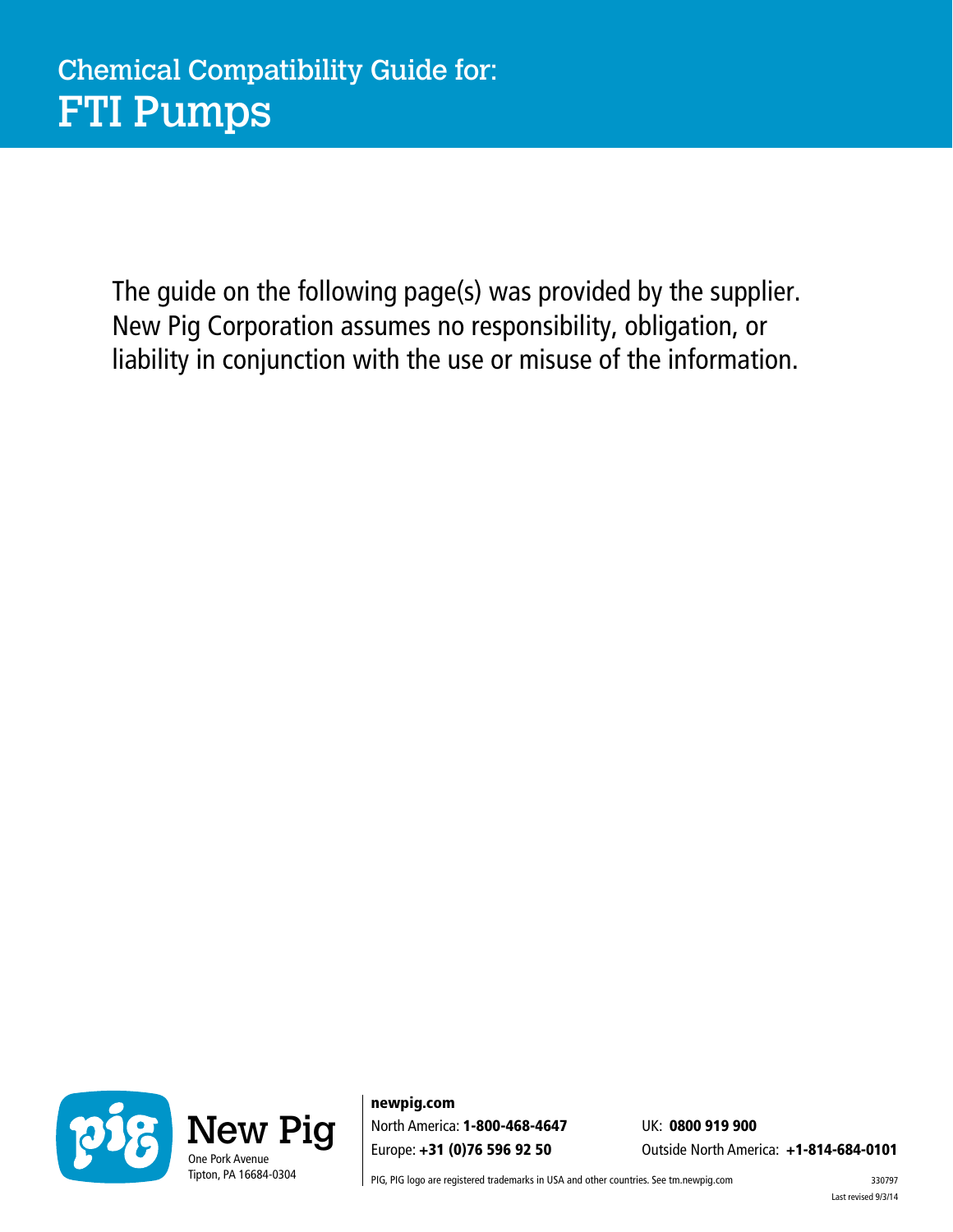

| Creek Hatiscal                          | Fleeting Critics<br>Tological     | Tripidación         |           | Concentration | Special Grains I<br>CRVO | Politacanee | Glass Killed<br><b>PAST</b> | <b>EXE</b> | PIKE      | 516 States<br>les les | $\frac{1}{2}$ | Liberald C<br>Tripping | Catoon    | Ceracke   | Silicon Cardo<br>Silicon | <b>FOOD</b> | Tra Tra   |           |
|-----------------------------------------|-----------------------------------|---------------------|-----------|---------------|--------------------------|-------------|-----------------------------|------------|-----------|-----------------------|---------------|------------------------|-----------|-----------|--------------------------|-------------|-----------|-----------|
| Acetamide                               | CH <sub>3</sub> CONH <sub>2</sub> |                     |           |               | 1.16                     | <b>NA</b>   | 150                         | 75         | 250       | 500                   | 140           | 70                     | <b>ND</b> | 480       | 500                      | 500         | 140       | 140       |
| Acetic Acid, 10%                        | $HC2H3O2$                         |                     | <b>No</b> | 10%           | 1.01                     | 212         | 212                         | 225        | 250       | 500                   | 390           | 257                    | 244       | 70        | 500                      | 500         | 70        | <b>NR</b> |
| Acetic Acid, 20%                        | $HC2H3O2$                         |                     | <b>No</b> | 20%           | 1.03                     | 176         | 212                         | 200        | 250       | 500                   | 300           | 257                    | 244       | 70        | 500                      | 500         | 70        | <b>NR</b> |
| Acetic Acid, 50%                        | $HC2H3O2$                         |                     | <b>No</b> | 50%           | 1.06                     | 100         | 212                         | 200        | 250       | 500                   | 390           | 257                    | 244       | 244       | 500                      | 500         | 70        | <b>NR</b> |
| Acetic Acid, 80%                        | $HC2H3O2$                         |                     | No        | 80%           | 1.07                     | <b>NR</b>   | 160                         | 175        | 244       | 450                   | 550           | 257                    | 244       | 244       | 500                      | 500         | 70        | <b>NR</b> |
| Acetic Acid, Glacial                    | $HC2H3O2$                         | 104°F               | Yes       |               | 1.05                     | <b>NR</b>   | <b>NR</b>                   | 122        | 244       | 500                   | 212           | 257                    | 244       | 244       | 500                      | 500         | 200       | <b>NR</b> |
| Acetone                                 | $C_3H_6O$                         | $-4$ <sup>o</sup> F | Yes       |               | 0.79                     | <b>NR</b>   | <b>NR</b>                   | <b>NR</b>  | 200       | 500                   | 212           | 248                    | 302       | 212       | 500                      | 500         | 200       | <b>NR</b> |
| Acetonitrile<br>(Methylcyanide)         | CH <sub>3</sub> CN                | 43°F                | Yes       |               | 0.79                     | <b>NR</b>   | <b>NR</b>                   | 125        | 200       | 500                   | 100           | 70                     | <b>ND</b> | 400       | 500                      | 500         | 70        | <b>NR</b> |
| Acetylene                               | $C_2H_2$                          | 63°F                | Yes       |               | 0.91                     | <b>NA</b>   | <b>NR</b>                   | 250        | 250       | 450                   | 140           | 100                    | <b>ND</b> | 500       | 500                      | 500         | 250       | 200       |
| <b>Acrylic Acid</b><br>(Propenoic Acid) | CH <sub>2</sub>                   | 115°F               | Yes       |               | 1.05                     | 140         | <b>NR</b>                   | 280        | 212       | 500                   | 122           | <b>NR</b>              | <b>ND</b> | <b>ND</b> | 500                      | 500 NR      |           | <b>NR</b> |
| Acrylonitrile                           | $C_3H_3N$                         | 32°F                | Yes       |               | 0.81                     | <b>NR</b>   | <b>NR</b>                   | 100        | 150       | 500                   | 190           | 230                    | 190       | 480       | 500                      | 500         | <b>NR</b> | <b>NR</b> |
| Alcohol, Butyl                          | $C_4H_{10}O$                      | 95°F                | Yes       |               | 0.81                     | 140         | <b>NR</b>                   | 275        | 300       | 500                   | 480           | 200                    | 200       | 480       | 500                      | 500         | 250       | 250       |
| Alcohol, Butyl, Secondary               | $C_4H_{10}O$                      | 79°F                | Yes       |               | 0.81                     | 140         | <b>NR</b>                   | 275        | 300       | 500                   | 480           | 200                    | 200       |           | 480 500                  | 500         | 70        | 70        |
| Alcohol, Ethyl                          | $C_2H_5OH$                        | 57°F                | Yes       |               | 0.79                     | 180         | <b>NR</b>                   | 280        | 300       | 500                   | 200           | 212                    | 200       | 500       | 500                      | 500         | 70        | 70        |
| Alcohol, Isopropyl                      | $C_3H_8OH$                        | 54°F                | Yes       |               | 0.79                     | 225         | <b>NR</b>                   | 158        | 125       | 500                   | 140           | 212                    | 212       | 500       | 500                      | 500         | 176       | 212       |
| Alcohol, Methyl                         | CH <sub>3</sub> OH                | 52°F                | Yes       |               | 0.791                    | 180         | <b>NR</b>                   | 257        | 300       | 500                   | 212           | 212                    | 200       | 500       | 500                      | 500         | 176       | <b>NR</b> |
| Alcohol, Propyl<br>(Isopropyl Alcohol)  | $C_3H_8O$                         | 53°F                | Yes       |               | 0.79                     | 185         | <b>NR</b>                   | 207        | 300       | 500                   | 70            | 200                    | 200       |           | 500 500                  | 500 200     |           | 212       |
| <b>Alcohols</b>                         |                                   | 60°F                | Yes       |               | 0.79                     | 185         | <b>NR</b>                   | 275        | 200       | 480                   | 172           | 212                    | 200       | 480       | 500                      | 500         | 70        | 70        |
| Aluminum Acetate                        | $AI(C_2H_3O_2)_3$                 |                     |           |               | 1                        | 70          | 100                         | 285        | <b>ND</b> | 480                   | 160           | 250                    | 70        | 480       | 500                      | 500         | 176       | <b>NR</b> |
| Aluminum Chloride, 1%                   | AICI <sub>3</sub>                 |                     |           | 1%            | 1.01                     | 180         | 250                         | 289        | 300       | 500                   | 70            | 352                    | 212       | 480       | 500                      |             | 500 212   | 212       |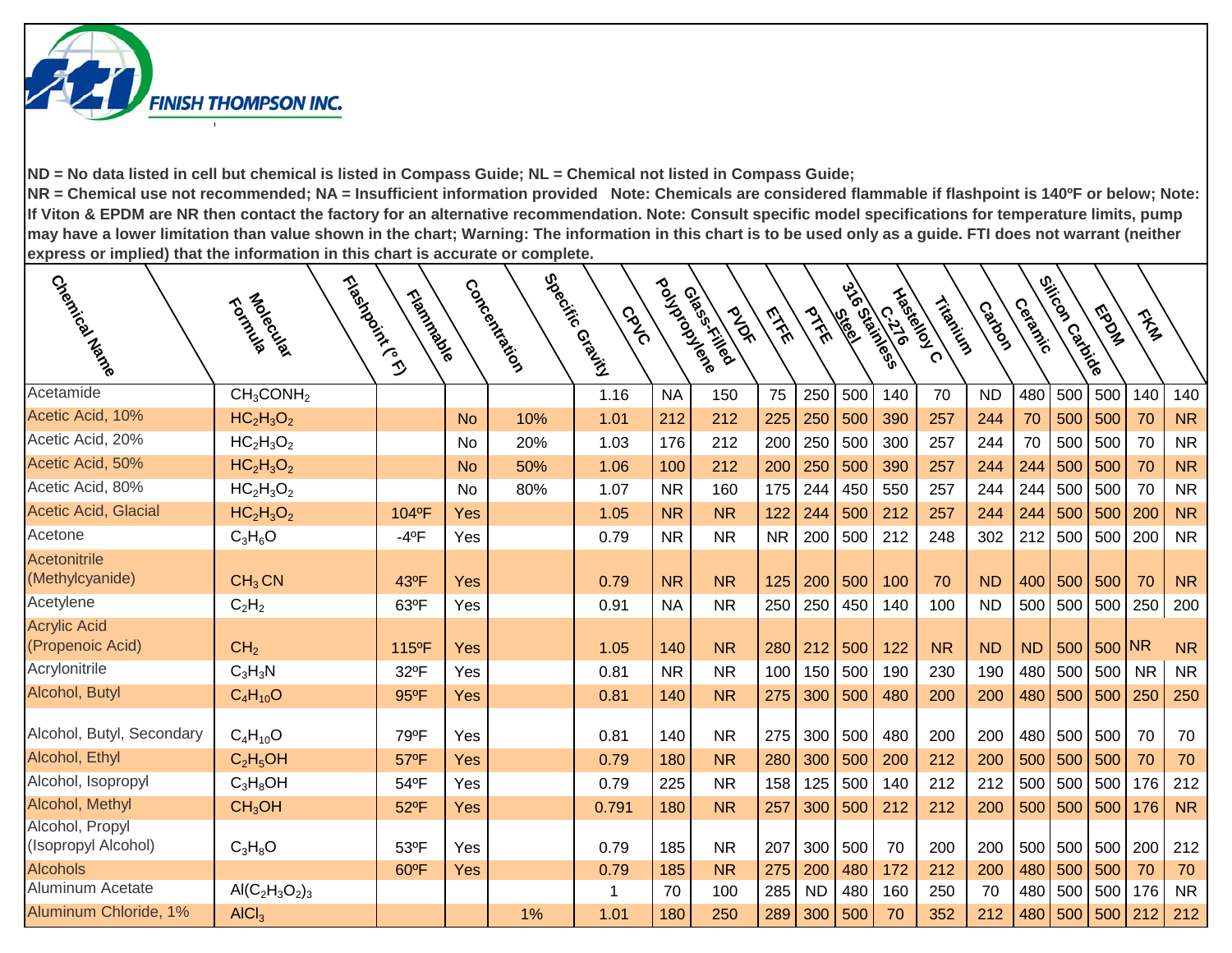

| Cuercian Araccion                                    | Fleeting Critics<br>Foldowich                     | Trigitive Right |     | Concentration | Specing Grain<br>CRVC | Pouyarousiere | Glass Killed<br><b>PAST</b> | EXE       | PTFE      | ಀೢೢ<br>les les | Haskeloy C<br>Crainess<br>120 | Tribatics | Catoon    | Ceracke   | Silicon Cariago | <b>FOOD</b> | They      |           |
|------------------------------------------------------|---------------------------------------------------|-----------------|-----|---------------|-----------------------|---------------|-----------------------------|-----------|-----------|----------------|-------------------------------|-----------|-----------|-----------|-----------------|-------------|-----------|-----------|
| Aluminum Chloride, 5%                                | AICI <sub>3</sub>                                 |                 |     | 5%            | 1.04                  | 180           | 250                         | 289       | 300       | 500            | <b>NR</b>                     | 352       | 212       | 480       | 500             | 500         | 212       | 212       |
| Aluminum Chloride, 20%                               | AICI <sub>3</sub>                                 |                 |     | 20%           | 1.2                   | 180           | 250                         | 289       | 300       | 500            | <b>NR</b>                     | 352       | 212       | 480       | 500             | 500         | 212       | 212       |
| Aluminum Chloride, 40%                               | AICI <sub>3</sub>                                 |                 |     | 40%           | 1.34                  | 120           | 250                         | 289       | 300       | 500            | <b>NR</b>                     | 352       | <b>NA</b> | 480       | 500             | 500         | 212       | 212       |
| Aluminum Chloride, 100%<br><b>Aluminum Potassium</b> | AICI <sub>3</sub>                                 |                 |     | 100%          |                       | 120           | 250                         | 289       | 300       | 500            | <b>NR</b>                     | 340       | 212       | 480       |                 | 500 500 212 |           | 212       |
| Sulfate                                              | AlK $(SO_4)_2$ 12H <sub>2</sub> O                 |                 |     |               | 1.73                  | 225           | 225                         | 285       | 300       | 500            | 480                           | 175       | 392       | 500       | 500             | 500         | 212       | 212       |
| <b>Aluminum Sulfate</b>                              | $Al_2(SO_4)_3.18H_2O$                             |                 |     | 98-100%       | 1.69                  | 180           | 250                         | 280       | 300       | 500            | 214                           | 214       | 214       | 480       | 500             | 500         | 140       | 140       |
| <b>Aluminum Sulfate</b>                              | $\text{Al}_2(\text{SO}_4)_3.18\text{H}_2\text{O}$ |                 |     | 27.80%        | 1.33                  | 180           | 250                         | 280       | 300       | 500            | 214                           | 214       | 214       | 480       | 500             | 500         | 140       | 140       |
| <b>Amines</b>                                        |                                                   |                 |     |               |                       | <b>NR</b>     | 120                         | <b>NR</b> | 300       | 480            | 212                           | 200       | 200       | 480       | 500             | 500         | 70        | <b>NR</b> |
| Ammonia (Anhydrous)                                  | NH <sub>3</sub>                                   | 52°F            | Yes |               | 0.68                  | 180           | <b>NR</b>                   | 275       | 300       | 500            | 600                           | 140       | 212       | 500       | 500             | 500         | 140       | <b>NR</b> |
| Ammonia Water, 10%                                   | NH <sub>3</sub>                                   |                 |     |               | 0.9                   | 185           | 200                         | 275       | 300       | 500            | <b>NL</b>                     | <b>NL</b> | <b>NL</b> | 250       | 500             | 500         | 140       | <b>NR</b> |
| Ammonium Bisulfide<br>(Ammonium Sulfide)             | $(NH_4)_2S$                                       | 72°F            | Yes |               |                       | 180           | <b>NR</b>                   | 280       | <b>NA</b> | 400            | 480                           | 70        | <b>ND</b> | 480       | 500             | 500         | 70        | <b>NR</b> |
| Ammonium Bromide, 5%                                 | NH <sub>4</sub> Br                                |                 |     |               |                       | <b>NL</b>     | <b>NL</b>                   | <b>NL</b> | <b>NL</b> | <b>NL</b>      | 70                            | 70        | <b>ND</b> | 500       | 500             | 500         | <b>NL</b> | <b>NL</b> |
| Ammonium Bromide                                     | $NH_4Br$                                          |                 |     |               |                       | <b>NL</b>     | <b>NL</b>                   | <b>NL</b> | <b>NL</b> | <b>NL</b>      | 480                           | <b>NA</b> | <b>ND</b> | 500       | 500             | 500         | <b>NL</b> | NL        |
| <b>Ammonium Carbonate</b>                            | $(NH_4)_2CO_3$                                    |                 |     |               | 1.5                   | 180           | 250                         | 280       | 300       | 500            | 212                           | 185       | 212       | 500       | 500             | 500         | 212       | 212       |
| Ammonium Chloride                                    | NH <sub>4</sub> Cl                                |                 |     |               | 1.53                  | 140           | 225                         | 280       | 300       | 500            | 212                           | 212       | 968       | 500       | 500             | 500         | 212       | 212       |
| Ammonium Dichromate                                  | $(NH_4)_2Cr_2O_7$                                 |                 |     |               |                       | <b>ND</b>     | 125                         | 250       | 275       | 500            | <b>NL</b>                     | <b>NL</b> | <b>NL</b> | <b>NL</b> | 500             | 500         | 70        | <b>ND</b> |
| Ammonium Fluoride, 10%                               | $NH_4F$                                           |                 |     | 10%           | 1.01                  | 225           | 225                         | 280       | 300       | 500            | 70                            | 175       | 70        | 480       | 500             | 500         | 140       | 140       |
| Ammonium Fluoride, 25%                               | $NH_4F$                                           |                 |     | 25%           | 1.01                  | 225           | 225                         | 280       | 300       | 500            | <b>NR</b>                     | 175       | <b>NA</b> |           | 480 500         | 500         | 140       | 140       |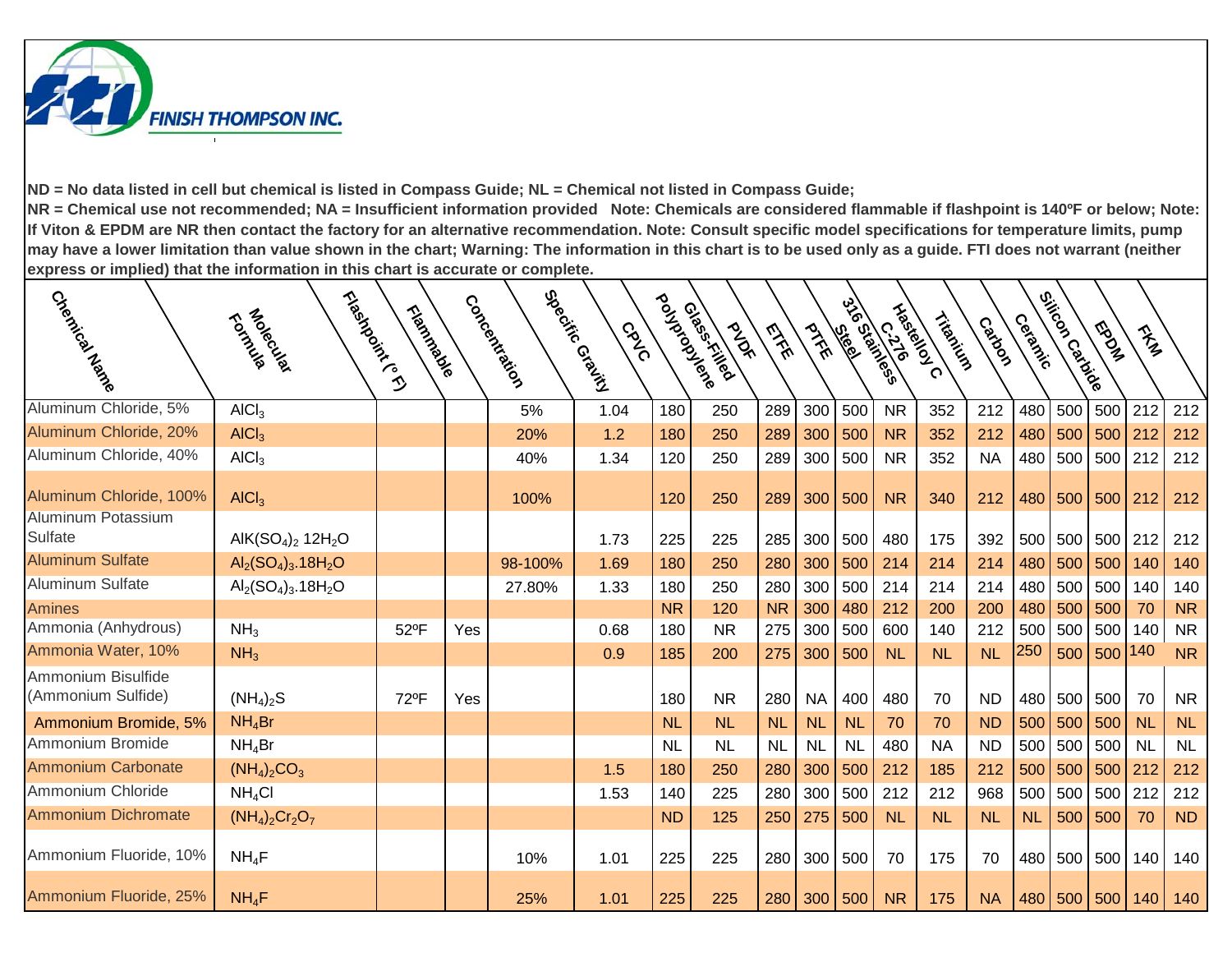

| Cyellical Track            | Fleeting Cr.<br>Tological           | Trigitation          |     | Concentration | Special Riodical<br><b>GRVO</b> | Poulaire Rece | Glass Killed<br><b>PAST</b> | <b>EXER</b> | PIKE | 316 States<br>les les | <b>0.270</b> | Liberaldy C<br>Trippin | Castoc    | Cermical  | Silicon Cardiale | <b>Mada</b> | They      |           |
|----------------------------|-------------------------------------|----------------------|-----|---------------|---------------------------------|---------------|-----------------------------|-------------|------|-----------------------|--------------|------------------------|-----------|-----------|------------------|-------------|-----------|-----------|
| Ammonium Hydroxide,<br>10% |                                     |                      |     |               |                                 |               |                             |             |      |                       |              |                        |           |           |                  |             |           |           |
| (Ammonia Aqueous)          | NH <sub>4</sub> OH                  |                      |     | 10%           | 0.9                             | 212           | 225                         | 280         | 300  | 500                   | 70           | 200                    | 212       | 97        | 500              | 500         | 160       | 70        |
| <b>Ammonium Nitrate</b>    | NH <sub>4</sub> NO <sub>3</sub>     |                      |     |               | 1.73                            | 180           | 180                         | 280         | 230  | 500                   | 410          | 410                    | 200       | 500       | 500              | 500         | 200       | 176       |
| Ammonium Persulfate        | $(NH_4)_2S_2O_8$                    |                      |     |               | 1.98                            | 225           | 180                         | 260         | 275  | 500                   | 70           | 140                    | 140       | 480       | 500              | 500         | 70        | 140       |
| <b>Ammonium Phosphate</b>  |                                     |                      |     |               |                                 |               |                             |             |      |                       |              |                        |           |           |                  |             |           |           |
| (mono basic)               | $NH_4H_2PO_4$                       |                      |     |               | 1.62                            | 212           | 225                         | 280         | 200  | 450                   | 70           | 70                     | 140       | 140       | 500              | 500         | 140       | 140       |
| Ammonium Sulfate           | $(NH_4)_2SO_4$                      |                      |     |               | 1.77                            | 180           | 180                         | 280         | 300  | 500                   | 480          | 200                    | 480       | 480       | 500              | 500         | 200       | 176       |
| <b>Ammonium Sulfide</b>    | $(NH_4)_2S$                         | 72°F                 | Yes |               | $\mathbf{1}$                    | 225           | <b>NR</b>                   | 280         | 300  | 500                   | 480          | 70                     | <b>ND</b> | 480       | 500              | 500         | 70        | <b>NR</b> |
| Amyl Acetate               | $CH3COOC5H11$                       | 77°F                 | Yes |               | 0.88                            | <b>NR</b>     | <b>NR</b>                   | 100         | 250  | 500                   | 480          | 400                    | 200       | 500       | 500              | 500         | 200       | 212       |
| <b>Amyl Alcohol</b>        | $C_5H_{12}O$                        | 66°F                 | Yes |               | 0.81                            | 180           | <b>NR</b>                   | 280         | 250  | 500                   | 480          | 200                    | 200       | 500       | 500              | 500         | 200       | 212       |
| Amyl Chloride, 84-100%     | $C_5H_{11}Cl$                       | $-14$ <sup>o</sup> F | Yes |               |                                 | <b>NR</b>     | <b>NR</b>                   | 280         | 300  | 500                   | 150          | 187                    | <b>NR</b> | 400       | 500              | 500         | <b>NR</b> | 200       |
| Benzaldehyde               | $C_6H_5CHO$                         | 145°F                |     |               | 1.04                            | <b>NR</b>     | <b>NR</b>                   | 150         | 212  | 500                   | 200          | 200                    | 200       | 480       | 500              | 500         | 200       | <b>NR</b> |
| Benzene                    | $C_6H_6$                            | 12°F                 | Yes |               | 0.87                            | <b>NR</b>     | <b>NR</b>                   | 120         | 250  | 500                   | 200          | 176                    | 70        | 500       | 500              | 500         | <b>NR</b> | 158       |
| <b>Benzyl Alcohol</b>      |                                     |                      |     |               |                                 |               |                             |             |      |                       |              |                        |           |           |                  |             |           |           |
| (Benzal Chloride)          | $C_7H_8O$                           | 201°F                |     |               | 1.05                            | <b>NR</b>     | <b>NR</b>                   | 280         | 300  | 500                   | 150          | <b>ND</b>              | 140       | 200       | 500              | 500         | <b>NR</b> | 70        |
| <b>Benzyl Chloride</b>     | $C_6H_5$ .CH <sub>2</sub> Cl        | 153°F                |     |               | 1.1                             | <b>NR</b>     | <b>NR</b>                   | 280         | 300  | 500                   | 100          | <b>NR</b>              | <b>ND</b> | 100       | 500              | 500         | <b>ND</b> | <b>ND</b> |
| <b>Bleach, 5.5%</b>        | <b>NaOCL</b>                        |                      |     | 5.50%         | 1.08                            | 212           | <b>NR</b>                   | 280         | 300  | 500                   | <b>NR</b>    | 200                    | 180       | <b>NR</b> | 500              | 500         | 104       | 104       |
| Bleach, 12.5%              | <b>NaOCL</b>                        |                      |     | 12.5%         | 1.17                            | 212           | <b>NR</b>                   | 280         | 300  | 500                   | <b>NR</b>    | 200                    | 180       | <b>NR</b> | 500              | 500         | 70        | 70        |
| <b>Brine, Basic</b>        | <b>NaCr</b>                         |                      |     |               | 1.3                             | 212           | 200                         | 285         | 300  | 500                   | 200          | 245                    | 212       | 70        | 500              | 500         | 212       | 248       |
| Bromine, Liquid            | Br <sub>2</sub>                     |                      |     |               |                                 | <b>NR</b>     | <b>NR</b>                   | 150         | 135  | 450                   | <b>NR</b>    | 160                    | <b>NR</b> | <b>NR</b> | 500              | 500         | <b>NR</b> | 212       |
| <b>Butanol</b>             | $C_4H_{10}O$                        | 84°F                 | Yes |               | 0.81                            | 140           | <b>NR</b>                   | 275         | 300  | 500                   | 200          | 200                    | 200       | 480       | 500              | 500         | 250       | 250       |
| <b>Butyl Acetate</b>       | $C_6H_{12}O_2$                      | 79°F                 | Yes |               | 0.88                            | <b>NR</b>     | <b>NR</b>                   | 100         | 260  | 500                   | 302          | 302                    | 200       | 480       | 500              | 500         | <b>NR</b> | <b>NR</b> |
| <b>Butyl Alcohol</b>       | (CH <sub>3</sub> ) <sub>3</sub> COH | 100°F                | Yes |               | 0.78                            | 140           | <b>NR</b>                   | 275         | 300  | 500                   | 200          | 200                    | 200       | 480       | 500              | 500         | 250       | 250       |
| Calcium Bisulfide          | Ca(HS) <sub>2</sub>                 |                      |     |               |                                 | 212           | 212                         | 275         | 300  | <b>NA</b>             | 480          | 70                     | 140       | 500       | 500              | 500         | <b>NR</b> | 176       |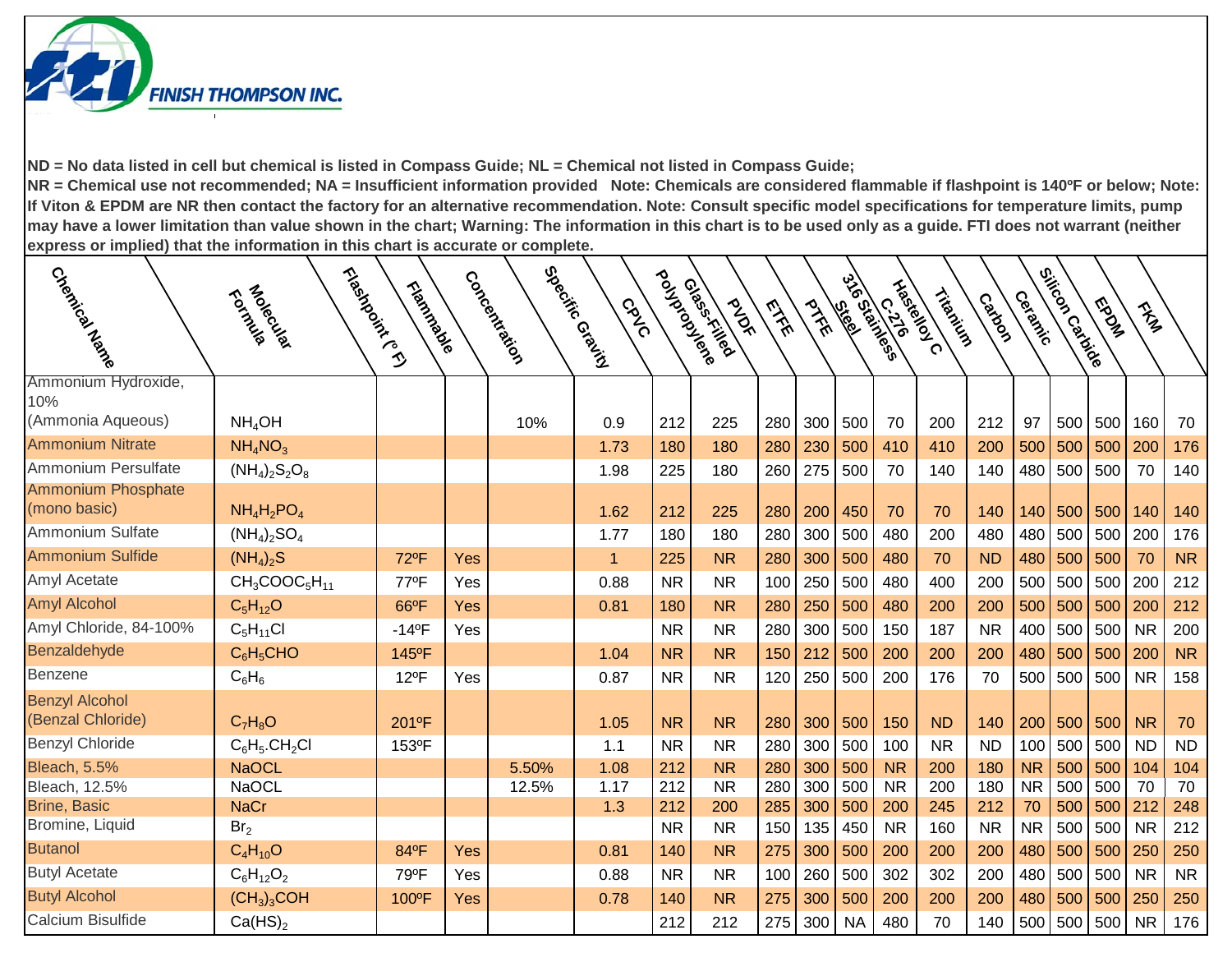

|                             |                                     |                      |     |              |                     |               |                            |           |      | wol     |            |           |           |           |                    |         |           |           |
|-----------------------------|-------------------------------------|----------------------|-----|--------------|---------------------|---------------|----------------------------|-----------|------|---------|------------|-----------|-----------|-----------|--------------------|---------|-----------|-----------|
|                             | Tologically                         | Trigitations of      |     |              | CRVC                |               | Glasskilled<br><b>PIDE</b> | EVEL      | PIKE | les les | Haspeloy C | Tripping  | Castoon   | Ceracke   |                    | MS DES  | They      |           |
| Creatives National          | Francisco Rei                       |                      |     | Coccocitives | Special Coral India | Pouyerousiere |                            |           |      |         | Cr.1/1655  |           |           |           | ejitoon<br>ejitoon |         |           |           |
| <b>Calcium Bisulfite</b>    | Ca(HSO <sub>3</sub> ) <sub>2</sub>  |                      |     |              |                     | 225           | 180                        | 280       | 300  | 500     | <b>NL</b>  | <b>NL</b> | <b>NL</b> | <b>NL</b> | 500                | 500     | <b>NR</b> | 200       |
| Calcium Carbonate           | CaCO <sub>3</sub>                   |                      |     |              |                     | 185           | 248                        | 285       | 300  | 500     | 480        | 300       | 300       | 480       | 500                | 500     | 140       | 248       |
| <b>Calcium Chloride</b>     | CaCl <sub>2</sub>                   |                      |     |              |                     | 212           | 212                        | 285       | 300  | 500     | 200        | 212       | 3000      | 480       | 500                | 500     | 212       | 212       |
| Calcium Hydroxide           | Ca(OH) <sub>2</sub>                 |                      |     |              |                     | 212           | 176                        | 280       | 300  | 500     | 200        | 140       | 300       | 500       | 500                | 500     | 212       | 212       |
| <b>Carbon Disulfide</b>     | CS <sub>2</sub>                     | $-22$ <sup>o</sup> F | Yes |              | 1.26                | <b>NR</b>     | <b>NR</b>                  | 120       | 300  | 500     | 212        | 200       | 200       | 500       | 500                | 500     | <b>NR</b> | 200       |
| Carbon Tetrachloride        | CCI <sub>A</sub>                    | $2^{\circ}F$         | Yes |              | 1.59                | <b>NR</b>     | <b>NR</b>                  | 170       | 300  | 500     | 480        | 185       | 200       | 500       | 500                | 500     | <b>NR</b> | <b>NR</b> |
| <b>Caustic Potash (See</b>  |                                     |                      |     |              |                     |               |                            |           |      |         |            |           |           |           |                    |         |           |           |
| Potassium Hydroxide)        | <b>KOH</b>                          |                      |     |              | 1.45                | <b>NA</b>     | 180                        | <b>NR</b> | 300  | 500     | 70         | 185       | <b>NR</b> | 350       | 500                | 500     | 212       | <b>NR</b> |
| Caustic Soda (See           |                                     |                      |     |              |                     |               |                            |           |      |         |            |           |           |           |                    |         |           |           |
| Sodium Hydroxide)           | <b>NaOH</b>                         |                      |     | 50%          | 1.53                | 150           | 180                        | <b>NR</b> | 250  | 480     | 125        | 70        | <b>NR</b> | 275       | 500                | 500 200 |           | <b>NR</b> |
| Chlorine Dioxide, 15%       | CIO <sub>2</sub>                    |                      | Yes | 15%          |                     | 100           | <b>NR</b>                  | 280       | 250  | 500     | <b>NR</b>  | 110       | 200       | <b>NR</b> | 500                | 500     | <b>NR</b> | 70        |
| <b>Chlorine Dioxide</b>     | CIO <sub>2</sub>                    | 100°F                | Yes |              |                     | 70            | <b>NR</b>                  | 280       | 250  | 500     | <b>NR</b>  | 70        | 180       | <b>NR</b> | 500                | 500     | <b>NR</b> | 70        |
| Chlorine, Liquid            | Cl <sub>2</sub>                     |                      |     |              | 1.47                | <b>NR</b>     | <b>NR</b>                  | 200       | 250  | 300     | <b>NR</b>  | 600       | 212       | <b>NR</b> | 500                | 500     | <b>NR</b> | 70        |
| Chlorobenzene               | $C_6H_5Cl$                          | 84°F                 | Yes |              | 1.11                | <b>NR</b>     | <b>NR</b>                  | 175       | 300  | 500     | 480        | 266       | 212       | 500       | 500                | 500     | <b>NR</b> | 200       |
| Chromic Acid, 10%           | $H_2$ CRO <sub>4</sub>              |                      |     | 10%          | 1.08                | 180           | <b>NR</b>                  | 280       | 212  | 500     | 180        | 212       | 482       | <b>NR</b> | 500                | 500     | <b>NR</b> | 70        |
| Chromic Acid, 20%           | $H_2$ CRO <sub>4</sub>              |                      |     | 20%          | 1.16                | 180           | <b>NR</b>                  | 212       | 200  | 500     | 212        | 212       | 482       | <b>NR</b> | 500                | 500     | <b>NR</b> | 70        |
| Chromic Acid, 40%           | $H_2$ CRO <sub>4</sub>              |                      |     | 40%          | 1.37                | 180           | <b>NR</b>                  | 212       | 200  | 500     | 212        | 212       | 482       | <b>NR</b> | 500                | 500     | <b>NR</b> | 70        |
| Chromic Acid, 50%           | $H_2$ CRO <sub>4</sub>              |                      |     | 50%          | 1.51                | 180           | <b>NR</b>                  | 185       | 232  | 500     | 212        | 200       | 482       | <b>NR</b> | 500                | 500     | <b>NR</b> | 70        |
| Citric Acid, 51%            | $C_6H_8O_7$                         | 345°F                |     | 0.51         | 1.24                | 212           | 180                        | 275       | 300  | 500     | 302        | 374       | 70        | 212       | 500                | 500     | 212       | 350       |
| <b>Copper Sulfate</b>       | CuSO <sub>4</sub> 5H <sub>2</sub> O |                      |     |              |                     | 180           | 180                        | 285       | 300  | 500     | 160        | 212       | 70        | 70        | 500                | 500     | 176       | 140       |
| Cyclohexane                 | $C_6H_{12}$                         | $-4$ <sup>o</sup> F  | Yes |              | 0.78                | <b>NR</b>     | <b>NR</b>                  | 212       | 300  | 500     | 480        | 200       | 300       | 500       | 500                | 500     | <b>NR</b> | 200       |
| <b>DEF - AdBlue</b>         | CH4N2O                              |                      |     | 32.50%       | 1.09                | 180           | 180                        | 250       | 275  | 500     | 200        | 200       | 200       | 200       | 500                | 500     | 200       | <b>NR</b> |
| <b>Diesel Exhaust Fluid</b> | <b>CH4N2O</b>                       |                      |     | 0.325        | 1.09                | 180           | 180                        | 250       | 275  | 500     | 200        | 200       | 200       | 200       | 500                | 500     | 200       | <b>NR</b> |
| Diethylamine                | $C_4H_{11}N$                        | $-38$ <sup>o</sup> F | Yes |              | 0.71                | <b>NR</b>     | <b>NR</b>                  | 70        | 230  | 500     | 140        | 85        | <b>NR</b> | 500       | 500                | 500     | 160       | <b>NR</b> |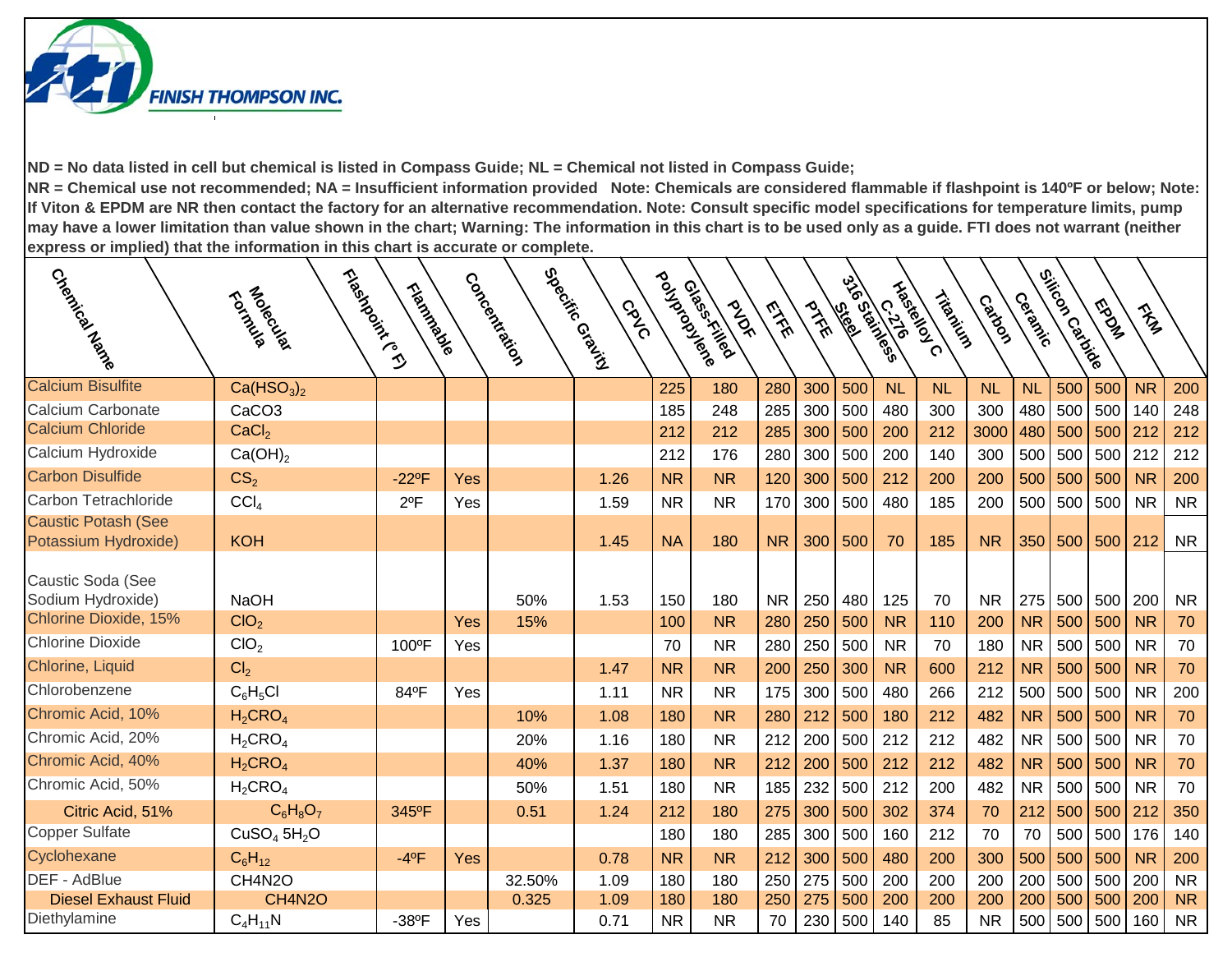

|                           |                                  |                      |     |              | CRVC        |                  | <b>PIDE</b>  | <b>EXE</b> | PIKE      | les les    | <b>0.750</b> |           | Catoon    | Cermical  |            | Madas       | Trans     |           |
|---------------------------|----------------------------------|----------------------|-----|--------------|-------------|------------------|--------------|------------|-----------|------------|--------------|-----------|-----------|-----------|------------|-------------|-----------|-----------|
| Chemical Harre            | Flosterdoors.com<br>Tological    | Tripidación          |     | Coccocitives | 5980'sisico | Politically rece | Glass Killed |            |           | 516 States | Liberelloy C | Tripping  |           |           | esikoocoko |             |           |           |
|                           |                                  |                      |     |              |             |                  |              |            |           |            |              |           |           |           |            |             |           |           |
| <b>Dimethyl Sulfoxide</b> | $C_2H_6OS$                       | 203°F                |     |              | 1.1         | <b>NR</b>        | <b>NR</b>    | <b>NR</b>  | 212       | 500        | <b>NL</b>    | <b>NL</b> | <b>NL</b> | <b>NL</b> | 500        | 500         | <b>ND</b> | <b>NR</b> |
| Dimethylamine             | $C_2H_7N$                        | $-0.4^{\circ}F$      | Yes |              | 0.68        | <b>NR</b>        | <b>NR</b>    | 70         | 230       | 500        | <b>NL</b>    | <b>NL</b> | <b>NL</b> | <b>NL</b> | 500        | 500         | <b>NR</b> | <b>NR</b> |
| <b>Disodium Phosphate</b> | HNa <sub>2</sub> PO <sub>4</sub> |                      |     |              | 1.68        | 180              | 180          | 280        | 140       | 500        | 70           | 70        | <b>ND</b> | 70        | 500        | 500         | 70        | 70        |
| Epichlorohydrin           | $CICH2C2H3O$                     | 90°F                 | Yes |              | 1.18        | <b>NR</b>        | <b>NR</b>    | <b>NR</b>  | 300       | 500        | 480          | 212       | <b>ND</b> | 500       | 500        | 500         | <b>NA</b> | <b>NR</b> |
| Ethanol                   |                                  |                      |     |              |             |                  |              |            |           |            |              |           |           |           |            |             |           |           |
| (Ethyl Alcohol)           | $C_2H_5OH$                       | 55°F                 | Yes |              | 0.79        | 180              | <b>NR</b>    | 280        | 300       | 500        | 200          | 212       | 200       | 500       | 500        | 500         | 200       | 70        |
| <b>Ethyl Acetate</b>      | $C_4H_8O_2$                      | 25°F                 | Yes |              | 0.9         | <b>NR</b>        | <b>NR</b>    | 122        | 170       | 500        | 302          | 414       | 212       | 500       | 500        | 500         | 130       | <b>NR</b> |
| <b>Ethyl Alcohol</b>      |                                  |                      |     |              |             |                  |              |            |           |            |              |           |           |           |            |             |           |           |
| (Ethanol)                 | $C_2H_5OH$                       | 55°F                 | Yes |              | 0.79        | 180              | <b>NR</b>    | 280        | 300       | 500        | 200          | 212       | 200       | 500       | 500        | 500         | 200       | 70        |
| Ethylene Glycol           | $C_2H_6O_2$                      | 239°F                |     |              | 1.11        | 180              | 180          | 260        | 300       | 500        | 392          | 386       | <b>NR</b> | 480       | 500        | 500         | 212       | 250       |
| Ferric Chloride, 46%      | FeCl <sub>3</sub>                |                      |     | 46%          | 1.5         | 180              | 180          | 275        | 300       | 500        | <b>NR</b>    | 175       | 200       | 340       | 500        | 500         | 212       | 212       |
| Ferric Hydroxide          | $Fe(OH)_3$                       |                      |     |              |             | 212              | 140          | 250        | 300       | 400        | 140          | 185       | 200       | 100       | 500        | 500         | 200       | 200       |
| <b>Ferric Sulfate</b>     | $Fe2(SO4)3 nH2O$                 |                      |     | 12%          | 1.55        | 180              | 180          | 275        | 300       | 500        | 140          | 200       | 200       | 500       | 500        | 500         | 200       | 212       |
| <b>Ferric Sulfide</b>     | Fe <sub>2</sub> S <sub>3</sub>   |                      |     |              |             | <b>NL</b>        | <b>NL</b>    | <b>NL</b>  | <b>NL</b> | <b>NL</b>  | <b>NL</b>    | <b>NL</b> | <b>NL</b> | <b>NL</b> | 500        | 500         | <b>NL</b> | NL        |
| Formaldehyde, 37%         | CH <sub>2</sub> O                | 133°F                | Yes | 37%          | 1.08        | 176              | <b>NR</b>    | 250        | 230       | 500        | 265          | 212       | 212       | 500       | 500        | 500         | 212       | 212       |
| Formaldehyde, 50%         | CH <sub>2</sub> O                | 133°F                | Yes | 50%          |             | 100              | <b>NR</b>    | 104        | 200       | 500        | 600          | 300       | 200       | 500       | 500        | 500         | 120       | 176       |
| <b>Formic Acid</b>        | CH <sub>2</sub> O <sub>2</sub>   | 156°F                |     |              | 1.22        | 70               | <b>NR</b>    | 214        | 275       | 500        | 212          | 200       | 140       | 340       | 500        | 500         | 200       | <b>NR</b> |
| Fuel Oil, #2              |                                  | 130° F               | Yes |              |             | 180              | <b>NR</b>    | 285        | 300       | 500        | 480          | 200       | 200       | 480       | 500        | 500         | <b>NR</b> | 200       |
| <b>Furfural</b>           | $C_5H_4O_2$                      | 140°F                | Yes |              | 1.16        | <b>NR</b>        | <b>NR</b>    | 140        | 212       | 500        | 480          | 200       | 200       | 480       | 500        | 500         | 160       | <b>NR</b> |
| Gasoline, Unleaded        | CH <sub>3</sub> OH               | $-49^{\circ}F$       | Yes |              | 0.74        | <b>NR</b>        | <b>NR</b>    | 285        | 300       | 500        | 200          | 325       | 200       | 480       | 500        | 500         | <b>NR</b> | 70        |
| Heptane                   | $C_7H_{16}$                      | $25^{\circ}F$        | Yes |              | 0.68        | 180              | <b>NR</b>    | 285        | 300       | 500        | 480          | 200       | 200       | 500       | 500        | 500         | <b>NR</b> | 200       |
| Hexane                    | $C_6H_{14}$                      | $-10$ <sup>o</sup> F | Yes |              | 0.66        | 185              | <b>NR</b>    | 285        | 300       | 500        | 480          | 257       | 200       | 500       | 500        | 500         | <b>NR</b> | 200       |
| <b>Hexyl Alcohol</b>      | $C_6H_{14}O$                     | 106°F                | Yes |              | 0.82        | 190              | <b>NR</b>    | 180        | <b>NA</b> | 300        | 140          | 140       | 140       | 480       | 500        | 500         | 200       | 248       |
| Hydrochloric Acid, 2%     | HCI                              |                      |     | 2%           | 1.01        | 225              | 225          | 285        | 300       | 500        | <b>NR</b>    | 140       | 175       |           |            | 480 500 500 | 140       | 230       |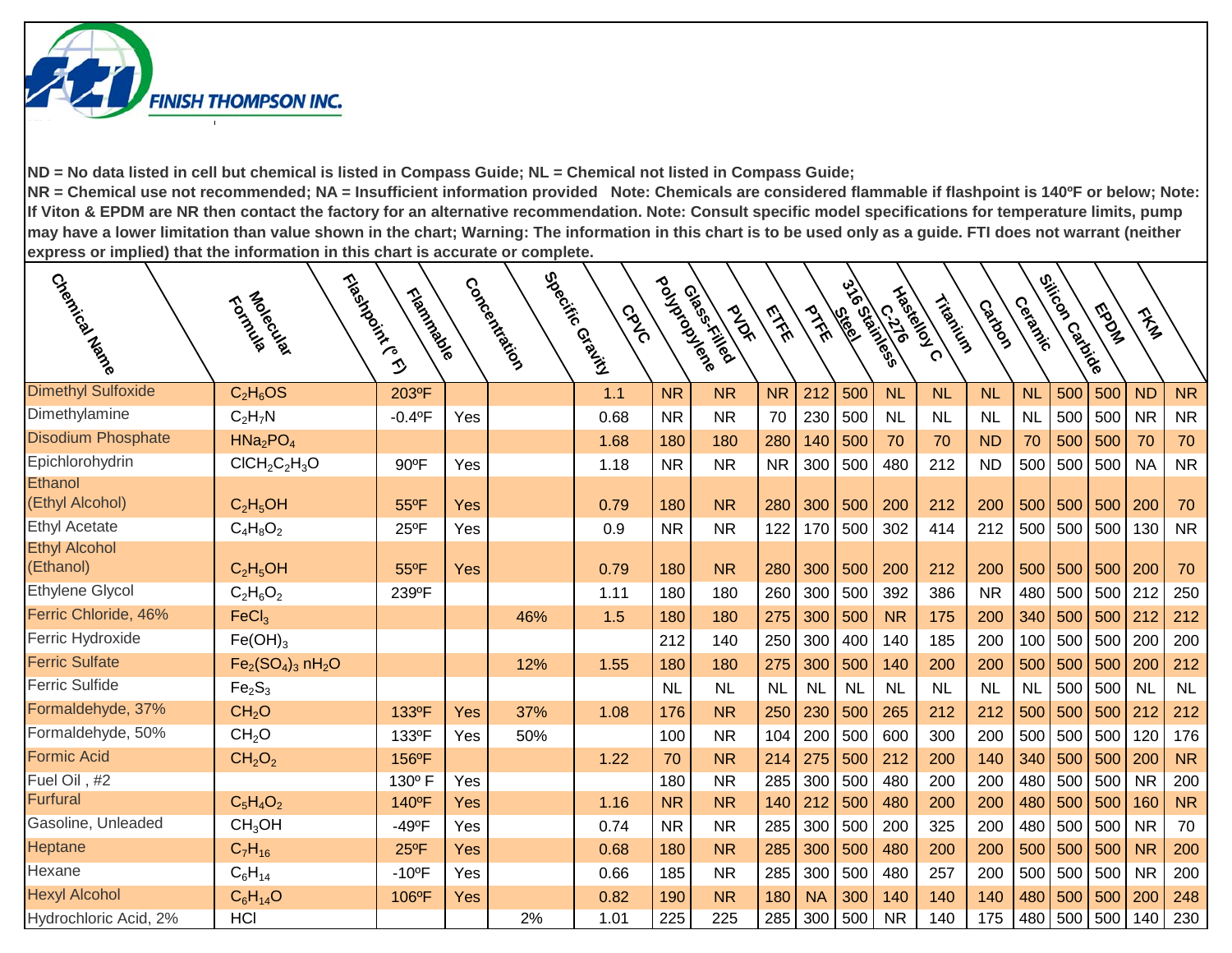

| Creek Rival                                      | Modecules.<br>RONDER   | Fleeting October<br>Trigitive Rights |            | Coccoccoccoccocco | Special Crains<br><b>GRVG</b> | Pouyar odys <sub>ko</sub> | Glasskilled<br><b>PIDE</b> | EXE        | PTFE       | ಀೢೢ<br>les les | SSIDNESS<br>130        | Hasitely C<br>Tripped | Castoon                | Ceracke                | Silicon Carios | <b>FOOD</b> | $\hat{\tau}_{\mathbf{z}_p}$ |                  |
|--------------------------------------------------|------------------------|--------------------------------------|------------|-------------------|-------------------------------|---------------------------|----------------------------|------------|------------|----------------|------------------------|-----------------------|------------------------|------------------------|----------------|-------------|-----------------------------|------------------|
| Hydrochloric Acid, 10%                           | <b>HCI</b>             |                                      |            | 10%               | 1.05                          | 225                       | 225                        | 285        | 300        | 500            | <b>NR</b>              | 140                   | 160                    | 480                    | 500            | 500         | 140                         | 230              |
| Hydrochloric Acid, 15%                           | <b>HCI</b>             |                                      |            | 15%               | 1.08                          | 225                       | 225                        | 285        | 300        | 500            | <b>NR</b>              | 140                   | <b>NR</b>              | 480                    | 500            | 500         | 140                         | 230              |
| Hydrochloric Acid, 20%                           | <b>HCI</b>             |                                      |            | 20%               | 1.1                           | 212                       | 180                        | 285        | 300        | 500            | <b>NR</b>              | 140                   | <b>NR</b>              | 480                    | 500            | 500         | 140                         | 230              |
| Hydrochloric Acid, 25%                           | <b>HCI</b>             |                                      |            | 25%               | 1.13                          | 212                       | 175                        | 285        | 300        | 500            | <b>NR</b>              | 140                   | <b>NR</b>              | 140                    | 500            | 500         | 140                         | 140              |
| Hydrochloric Acid, 37%                           | <b>HCI</b>             |                                      |            | 37%               | 1.18                          | <b>NR</b>                 | 176                        | 194        | 300        | 500            | <b>NR</b>              | 140                   | <b>NR</b>              | 140                    | 500            | 500         | 130                         | 130              |
| Hydrofluoric Acid, 30%                           | <b>HF</b>              |                                      |            | 30%               | 1.18                          | 140                       | <b>NR</b>                  | 275        | 300        | 500            | <b>NR</b>              | 250                   | <b>NR</b>              | <b>NR</b>              | 500            | 500         | <b>NR</b>                   | 212              |
| Hydrofluoric Acid, 40%                           | <b>HF</b>              |                                      |            | 40%               | 1.16                          | 100                       | <b>NR</b>                  | 250        | 300        | 500            | <b>NR</b>              | 125                   | <b>NR</b>              | <b>NR</b>              | 500            | 500         | <b>NR</b>                   | 176              |
| Hydrofluoric Acid, 48%                           | <b>HF</b>              |                                      |            | 48%               | 1.18                          | 100                       | <b>NR</b>                  | 250        | 300        | 500            | <b>NR</b>              | 130                   | <b>NR</b>              | <b>NR</b>              | 500            | 500         | <b>NR</b>                   | 176              |
| Hydrofluoric Acid, 50%<br>Hydrofluoric Acid, 70% | <b>HF</b><br><b>HF</b> |                                      |            | 50%<br>70%        | 1.2<br>1.26                   | 100<br><b>NR</b>          | <b>NR</b><br><b>NR</b>     | 250<br>230 | 300<br>250 | 500<br>500     | <b>NR</b><br><b>NR</b> | 130<br>130            | <b>NR</b><br><b>NR</b> | <b>NR</b><br><b>NR</b> | 500<br>500     | 500<br>500  | <b>NR</b><br><b>NR</b>      | 140<br><b>ND</b> |
| Hydrofluosilicic Acid, 20%                       | $H_2SiF_6$             |                                      |            | 20%               | 1.17                          | 212                       | 180                        | 280        | 300        | 500            | 145                    | 185                   | <b>NR</b>              | 140                    | 500            | 500         | 140                         | 140              |
| Hydrofluosilicic Acid, 50%                       | $H_2$ Si $F_6$         |                                      |            | 50%               |                               | 212                       | 180                        | 280        | 300        | 500            | 70                     | 300                   | <b>NR</b>              | <b>ND</b>              | 500            | 500         | 120                         | 70               |
| Hydrogen Peroxide, 5%                            | $H_2 O_2$              |                                      |            | 5%                | 1.0                           | 225                       | 176                        | 212        | 250        | 500            | 212                    | 237                   | 237                    | <b>NR</b>              | 500            | 500         | <b>NR</b>                   | 176              |
| Hydrogen Peroxide, 30%                           | $H_2 O_2$              |                                      |            | 30%               | 1.19                          | 225                       | <b>NR</b>                  | 212        | 250        | 500            | 104                    | 200                   | 140                    | <b>NR</b>              | 500            | 500         | <b>NR</b>                   | 104              |
| Hydrogen Peroxide, 50%                           | $H_2 O_2$              |                                      |            | 50%               | 1.19                          | 185                       | <b>NR</b>                  | 250        | 150        | 500            | 70                     | 200                   | 70                     | <b>NR</b>              | 500            | 500         | <b>NR</b>                   | 104              |
| Hydrogen Peroxide, 90%                           | $H_2 O_2$              |                                      |            | 90%               | 1.4                           | <b>NR</b>                 | <b>NR</b>                  | 200        | 150        | 500            | 125                    | 130                   | 70                     | <b>NR</b>              | 500            | 500         | <b>NR</b>                   | 104              |
| Hydrogen Sulfide,<br>Aqueous (wet gas)           | $H_2S$                 | $-116$ <sup>o</sup> F                | <b>Yes</b> |                   | 1.54                          | 212                       | <b>NR</b>                  | 250        | 250        | 500            | 215                    | 170                   | 400                    | 80                     | 500            | 500         | 140                         | <b>NR</b>        |
| <b>Isobutyl Alcohol</b>                          | $C_4H_{10}O$           | 82°F                                 | Yes        |                   | 0.8                           | 70                        | <b>NR</b>                  | 275        | 275        | 480            | 480                    | 140                   | 140                    | 70                     | 500            | 500         | 160                         | 75               |
| <b>Isooctane</b>                                 | $C_8H_{18}$            | 19°F                                 | Yes        |                   | 0.69                          | 140                       | <b>NR</b>                  | 275        | 125        | 300            | 70                     | 70                    | <b>NA</b>              | 120                    | 500            | 500         | <b>NR</b>                   | 70               |
| Isopropanol<br>(Isopropyl alcohol)               | $C_3H_8O$              | 53°F                                 | Yes        |                   | 0.79                          | 225                       | <b>NR</b>                  | 158        | 125        | 500            | 140                    | 212                   | 212                    | 500                    | 500            | 500         | 176                         | 212              |
| Kerosene                                         |                        | 100°F                                | <b>Yes</b> |                   | 0.8                           | 190                       | <b>NR</b>                  | 275        | 300        | 500            | 70                     |                       | 200                    | 500                    | 500            | 500         | <b>NR</b>                   | 158              |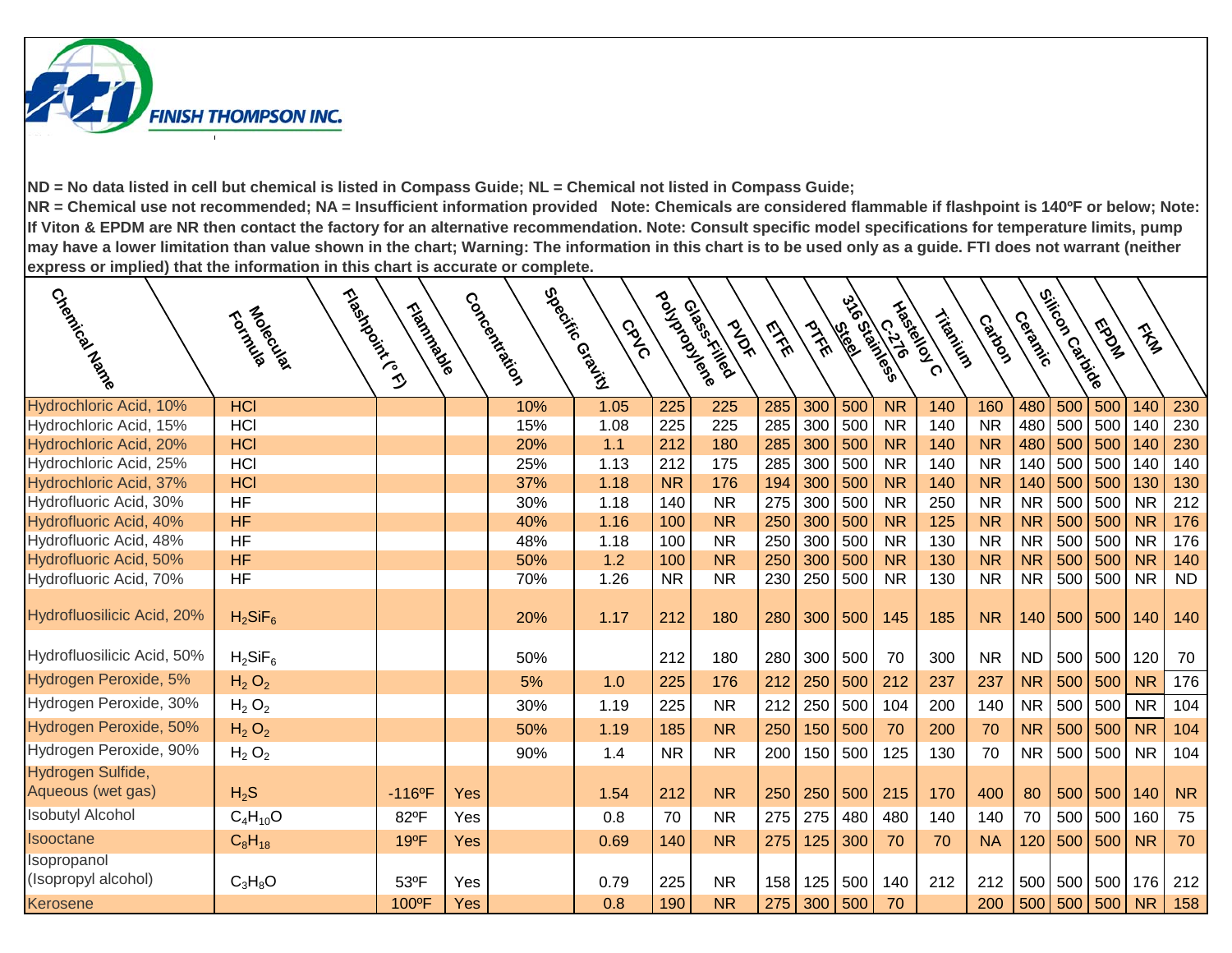

| Creek.<br>Creek                                                 | Formals River                       | Tripicalistics |     | Concentration | Special Crains I<br>CRVO | Pouyarousiere | Glass Killed<br><b>PAST</b> | <b>EXER</b> | PIFE      | 3-16 States<br>les les | Liberaldy C<br>$\frac{1}{2}$ | Tripped   | Casico    | Cermical  | ejikoor<br>ejikoor | <b>FROCK</b> | They      |           |
|-----------------------------------------------------------------|-------------------------------------|----------------|-----|---------------|--------------------------|---------------|-----------------------------|-------------|-----------|------------------------|------------------------------|-----------|-----------|-----------|--------------------|--------------|-----------|-----------|
| Lye Solutions<br>(See Sodium Hydroxide,<br>Potassium Hydroxide) |                                     |                |     |               |                          |               |                             |             |           |                        |                              |           |           |           |                    |              |           |           |
| <b>Magnesium Sulfate</b>                                        | MgSO <sub>4</sub>                   |                |     |               |                          | 180           | 180                         | 275         | 300       | 500                    | 200                          | 125       | 200       | 500       | 500                | 500          | 176       | 176       |
| Methane                                                         | CH <sub>4</sub>                     | 292°F          |     |               | 0.55                     | 212           | <b>NR</b>                   | 285         | 300       | 400                    | 700                          | 212       | <b>ND</b> | 500       | 500                | 500          | <b>NR</b> | 176       |
| <b>Methyl Alcohol</b><br>(Methanol)                             | CH <sub>3</sub> OH                  | 52°F           | Yes |               | 0.79                     | 180           | <b>NR</b>                   | 285         | 300       | 500                    | 235                          | 212       | 200       | 500       | 500                | 500          | 176       | <b>NR</b> |
| Methyl Ethyl Ketone                                             | $C_4H_{16}O_4$                      | $16^{\circ}F$  | Yes |               | 0.83                     | <b>NR</b>     | <b>NR</b>                   | <b>NR</b>   | 300       | 500                    | 200                          | 200       | 200       | 500       | 500                | 500          | 200       | <b>NR</b> |
| Methylamine                                                     | CH <sub>3</sub> NH <sub>2</sub>     | 46°F           | Yes |               | 1.07                     | <b>NR</b>     | <b>NR</b>                   | <b>NR</b>   | 200       | 400                    | 140                          | 70        | <b>NA</b> | 400       | 500                | 500          | 70        | <b>NR</b> |
| Monoethanolamine                                                | $C_2H_7NO$                          | 185°F          |     |               | 1.02                     | <b>NR</b>     | <b>NR</b>                   | <b>NR</b>   | 200       | 500                    | 212                          | 200       | 200       | 500       | 500                | 500          | 200       | <b>NR</b> |
| <b>Naphtha</b>                                                  | <b>NA</b>                           | 50°F           | Yes |               | 0.76                     | 180           | <b>NR</b>                   | 285         | 300       | 500                    | 320                          | 200       | 200       | 500       | 500                | 500          | <b>NR</b> | 158       |
| <b>Nickel Acetate</b>                                           | $Ni(C_2H_3O_2)_2.4H_2O$             |                |     |               | 1.80                     | 180           | 180                         | 250         | <b>NA</b> | 480                    | 70                           | <b>ND</b> | <b>ND</b> | 70        | 500                | 500          | 70        | <b>NR</b> |
| <b>Nickel Chloride</b>                                          | NiCl <sub>2</sub>                   |                |     |               |                          | 225           | 225                         | 275         | 300       | 500                    | 70                           | 200       | 200       | 500       | 500                | 500          | 212       | 212       |
| <b>Nickel Nitrate</b>                                           | $Ni(NO3)2 6H2O$                     |                |     |               |                          | 180           | 180                         | 280         | 300       | 500                    | 414                          | 70        | 70        | 70        | 500                | 500          | 212       | 248       |
| <b>Nickel Sulfate</b><br>(Nickel Salt)                          | NISO <sub>4</sub> 6H <sub>2</sub> O |                |     |               |                          | 180           | 180                         | 285         | 300       | 500                    | 200                          | 212       | 200       | 500       | 500                | 500          | 212       | 217       |
| Nitric Acid, 10%                                                | HNO <sub>3</sub>                    |                |     | 10%           | 1.05                     | 225           | <b>NR</b>                   | 280         | 212       | 500                    | 181                          | 185       | 250       | <b>NR</b> | 500                | 500 104      |           | 140       |
| Nitric Acid, 25-35%                                             | HNO <sub>3</sub>                    |                |     | 25-35%        | 1.15/1.21                | 140           | <b>NR</b>                   | 160         | 212       | 500                    | 181                          | 140       | 250       | <b>NR</b> | 500                | 500          | 104       | 140       |
| Nitric Acid, 40%                                                | HNO <sub>3</sub>                    |                |     | 40%           | 1.25                     | 140           | <b>NR</b>                   | 160         | 212       | 500                    | 181                          | 140       | 250       | <b>NR</b> | 500                | 500          | <b>NR</b> | 140       |
| Nitric Acid, 50%                                                | HNO <sub>3</sub>                    |                |     | 50%           | 1.31                     | 140           | <b>NR</b>                   | 150         | 221       | 500                    | 181                          | 140       | 250       | <b>NR</b> | 500                | 500          | <b>NR</b> | 140       |
| Nitric Acid, 70%                                                | HNO <sub>3</sub>                    |                |     | 70%           | 1.41                     | 70            | <b>NR</b>                   | 140         | 200       | 500                    | 120                          | <b>NR</b> | 70        | <b>NR</b> | 500                | 500          | <b>NR</b> | 140       |
| Nitric Acid, 90%                                                | HNO <sub>3</sub>                    |                |     | 90%           | 1.48                     | <b>NR</b>     | <b>NR</b>                   | 140         | 122       | 500                    | 120                          | <b>NR</b> | 140       | <b>NR</b> | 500                | 500          | <b>NR</b> | 158       |
| Nitric Acid, White Fuming<br>Octane                             | HNO <sub>3</sub>                    |                |     |               | 1.5                      | <b>NR</b>     | <b>NR</b>                   | 70          | 122       | 500                    | <b>NL</b>                    | <b>NL</b> | <b>NL</b> | <b>NL</b> | 500                | 500          | <b>NR</b> | 120       |
|                                                                 | $C_8H_{18}$                         | 59°F           | Yes |               | 0.7                      | <b>ND</b>     | <b>NR</b>                   | 285         | 300       | 500                    | 70                           | 70        | <b>NL</b> | <b>ND</b> | 500                | 500          | <b>NR</b> | 70        |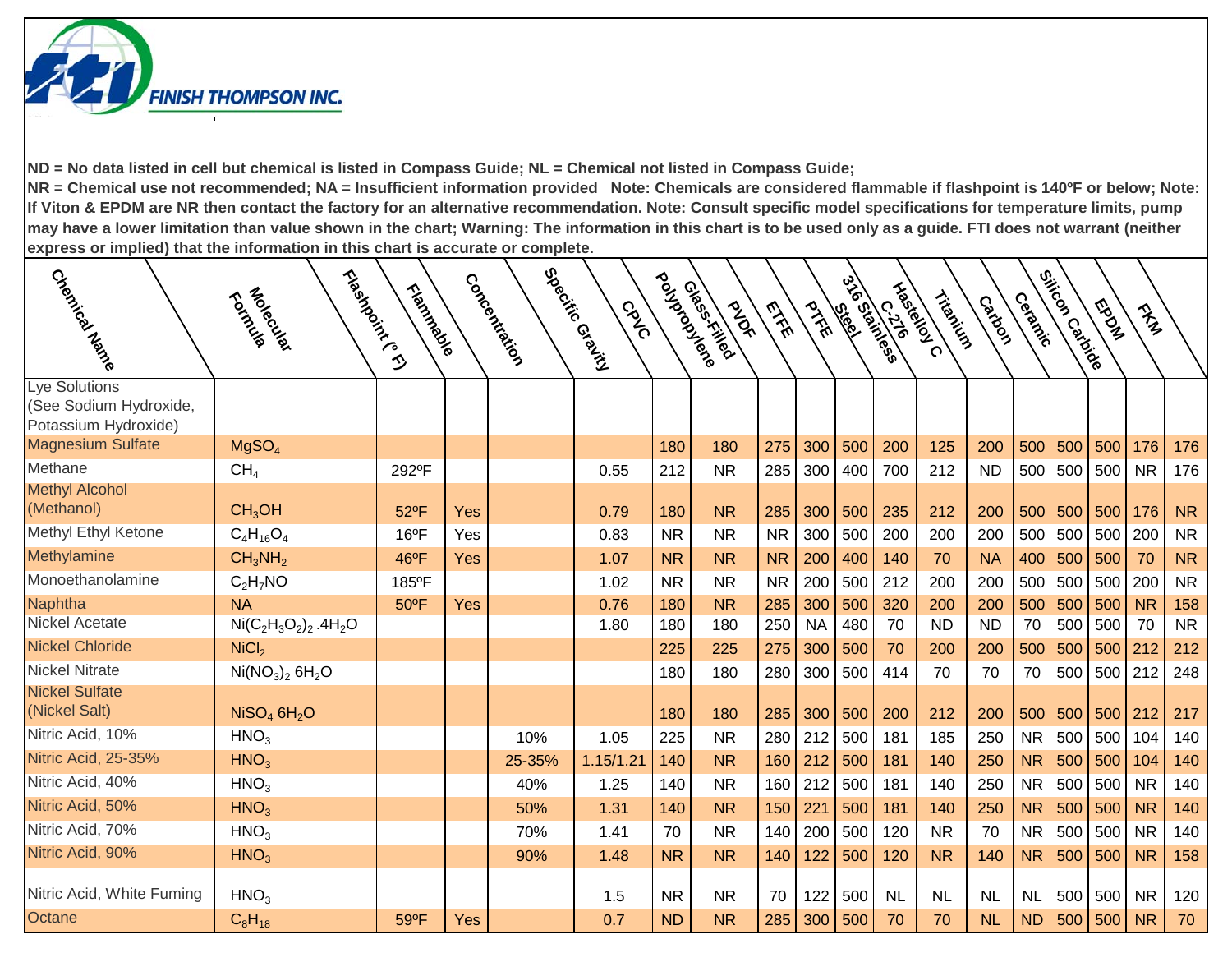

| Creeks Ricards                                                   | Flosherdore<br>Formals Richard | Trigitation |     | Concentialism | Specing Grain I<br>CRVO | Poulação   | Glass Killed<br><b>PAST</b> | EXE        | PIFE       | 3/16 Stations<br>1661 | Hasical C<br>$\widetilde{\mathcal{E}}'$ | Tripping  | Catoon    | Cerack    | ejikoor<br>ejikoor | To DOM     | Trans     |            |
|------------------------------------------------------------------|--------------------------------|-------------|-----|---------------|-------------------------|------------|-----------------------------|------------|------------|-----------------------|-----------------------------------------|-----------|-----------|-----------|--------------------|------------|-----------|------------|
| Octanol, 1                                                       |                                |             |     |               |                         |            |                             |            |            |                       |                                         |           |           |           |                    |            |           |            |
| (Octyle Alcohol)                                                 | $C_8H_{18}$                    | 178°F       |     |               | 0.83                    | 100        | <b>NR</b>                   | 285        | <b>NA</b>  | 500                   | 480                                     | 140       | 140       | 500       | 500                | 500        | 160       | 70         |
| <b>Oxalic Acid</b>                                               | $C_2H_2O_4 2H_2O$              |             |     |               | 1.65                    | 180        | 140                         | 125        | 300        | 500                   | 140                                     | 140       | <b>NR</b> | 320       | 500                | 500        | 250       | 140        |
| Peracetic Acid, 40%                                              | $C_2H_4O_3$                    | 115°F       | Yes | 40%           | 1.23                    | <b>NR</b>  | <b>NR</b>                   | 70         | <b>ND</b>  | 500                   | <b>NL</b>                               | <b>NL</b> | <b>NL</b> | <b>NL</b> | 500                | 500        | <b>NL</b> | <b>NL</b>  |
| Perchloric Acid, 10%                                             | HCIO <sub>4</sub>              |             |     | 10%           | 1.06                    | 225        | 180                         | 250        | 230        | 500                   | <b>NR</b>                               | <b>NA</b> | 100       | 70        | 500                | 500        | 140       | 140        |
| Perchloric Acid, 70%                                             | HCIO <sub>4</sub>              | 235°F       |     | 70%           | 1.68                    | 185        | <b>NR</b>                   | 212        | 200        | 500                   | <b>NR</b>                               | 212       | <b>NR</b> | 70        | 500                | 500        | 140       | 140        |
| Phenol                                                           | $C_6H_5OH$                     | 174°F       |     |               | 1.07                    | 185        | <b>NR</b>                   | 170        | 250        | 500                   | 414                                     | 358       | 414       | 500       | 500                | 500        | <b>NR</b> | 140        |
| Phosphoric Acid, 10% (Air<br>Free)                               | $H_3PO_4$                      |             |     | 10%           | 1.05                    | 212        | 225                         | 316        | 300        | 500                   | 316                                     | 150       | 140       |           | 500 500            | 500 212    |           | 212        |
| Phosphoric Acid, 25% (Air<br>Free)                               | $H_3PO_4$                      |             |     | 25%           | 1.15                    | 212        | 225                         | 316        | 300        | 500                   | 316                                     | 150       | 140       | 500       | 500                | 500        | 212       | 212        |
| Phosphoric Acid, 50% (Air<br>Free)                               | $H_3PO_4$                      |             |     | 50%           | 1.34                    | 212        | 225                         | 316        | 275        | 500                   | 221                                     | 150       | <b>NR</b> | 500       | 500                | 500        | 176       | 212        |
| Phosphoric Acid, 70% (Air<br>Free)                               | $H_3PO_4$                      |             |     | 70%           | 1.53                    | 212        | 225                         | 316        | 275        | 500                   | 221                                     | 200       | <b>NR</b> | 500       | 500                | 500        | 176       | 212        |
| Phosphoric Acid, 85% (Air<br>Free)                               | $H_3PO_4$                      |             |     | 85%           | 1.69                    | 212        | 212                         | 316        | 275        | 500                   | 150                                     | 150       | <b>NR</b> | 500       | 500                | 500        | 176       | 212        |
| <b>Plating Solutions, Brass</b><br>Plating Solutions,<br>Cadmium |                                |             |     |               |                         | 180<br>180 | 180<br>180                  | 248<br>248 | 275<br>275 | 500<br>500            | 140<br>140                              | 100<br>90 | 100<br>90 | 100<br>70 | <b>NR</b><br>500   | 500<br>500 | 70<br>70  | 140<br>140 |
| <b>Plating Solutions, Chrome</b><br>(Chromic Sulfuric)           |                                |             |     |               |                         | 180        | <b>NR</b>                   | 260        | 275        | 500                   | <b>NR</b>                               | <b>NR</b> | 130       | NR        | 500                | 500        | 70        | 140        |
| <b>Plating Solutions, Copper</b><br>(Sulfate)                    |                                |             |     |               |                         | 225        | 225                         | 212        | 275        | 500                   | <b>NR</b>                               | <b>NR</b> | <b>ND</b> | 70        | 500                | 500        | 200       | 140        |
| <b>Plating Solutions, Gold</b><br>(Cyanide)                      |                                |             |     |               |                         | 225        | 180                         | 250        | 275        | 500                   | 150                                     | 150       | 150       |           | 140 500 500        |            | 70        | 150        |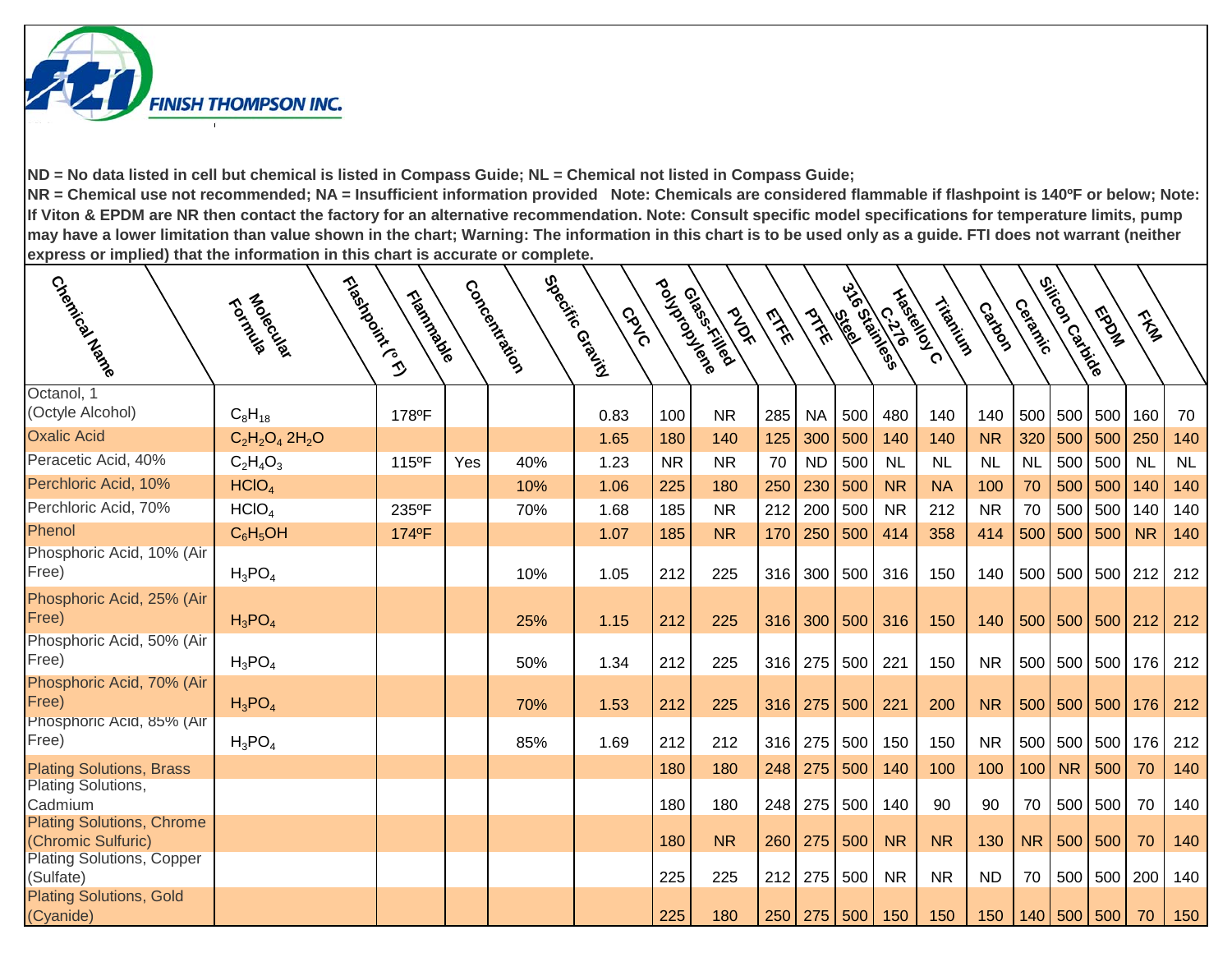

| Clapance Marco                                                         | Francisco<br>Foldowich | Tripidation | Concertistics | Special Grains I<br>CRVC | poulations | Glass Killed<br><b>PAST</b> | EXE       | PTFE      | lee le    | 3-16 53/3/2655<br>$\frac{2}{3}$ | Haskeloy C<br>Tripping | Castoon   | Cerack    | ejitoon<br>ejitoon | MS DA       | They        |           |
|------------------------------------------------------------------------|------------------------|-------------|---------------|--------------------------|------------|-----------------------------|-----------|-----------|-----------|---------------------------------|------------------------|-----------|-----------|--------------------|-------------|-------------|-----------|
| Plating Solutions, Iron<br>(Sulfate)<br><b>Plating Solutions, Lead</b> |                        |             |               |                          | 180        | 175                         | 200       | <b>NA</b> | 500       | <b>NR</b>                       | 150                    | 150       | 140       | 500                | 500         | <b>ND</b>   | 140       |
| (Alkali)                                                               |                        |             |               |                          | 180        | 180                         | 250       | 250       | 500       | 70                              | 70                     | <b>NR</b> | 140       | 500                | 500         | 70          | 140       |
| <b>Plating Solutions, Nickel</b><br>(Chloride)                         |                        |             |               |                          | 180        | 225                         | 250       | 250       | 500       | 70                              | 160                    | 160       | 480       | 500                | 500         | 70          | 140       |
| <b>Plating Solutions,</b><br>Rhodium                                   |                        |             |               |                          | 212        | 180                         | 250       | 250       | 500       | <b>NL</b>                       | <b>NL</b>              | <b>NL</b> | <b>NL</b> | 500                | 500         | 120         | 70        |
| <b>Plating Solutions, Silver</b><br><b>Plating Solutions,</b>          |                        |             |               |                          | 180        | 180                         | 250       | 250       | 500       | 140                             | 120                    | 120       | 140       | 500                | 500         | 120         | 140       |
| Speculum                                                               |                        |             |               |                          | <b>NL</b>  | <b>NL</b>                   | <b>NL</b> | <b>NL</b> | <b>NL</b> | <b>NL</b>                       | <b>NL</b>              | <b>NL</b> | <b>NL</b> |                    | 500 500     | <b>NL</b>   | NL        |
| Plating Solutions, Tin<br>(Acid & Fluoborate)                          |                        |             |               |                          | 180        | 180                         | 212       | 250       | 500       | 70                              | 125                    | <b>NR</b> | 480       | 500                | 500         | 140         | 176       |
| <b>Plating Solutions, Zinc</b><br>(Acid Chloride)                      |                        |             |               |                          | 180        | 180                         | 250       | 250       | 500       | <b>NR</b>                       | <b>NR</b>              | 140       | 480       | 500                | 500         | 70          | 140       |
| Potassium Bicarbonate                                                  | KHCO <sub>3</sub>      |             |               |                          | 180        | 70                          | 275       | 300       | 500       | 480                             | 130                    | 70        | 500       | 500                | 500         | 176         | 212       |
| <b>Potassium Bisulfate</b>                                             | KHSO <sub>4</sub>      |             |               |                          | 180        | 250                         | 285       | <b>NA</b> | 500       | 70                              | <b>ND</b>              | <b>ND</b> | <b>ND</b> | 500                | 500         | 176         | 212       |
| Potassium Bromide                                                      | <b>KBr</b>             |             |               |                          | 180        | 180                         | 285       | 300       | 500       | 185                             | 70                     | 200       | 480       | <b>NR</b>          | 500         | 200         | 212       |
| <b>Potassium Chlorate</b>                                              | KCIO <sub>3</sub>      |             |               |                          | 180        | 212                         | 212       | 300       | 500       | 673                             | 480                    | 200       | 200       | 500                | 500         | $\vert$ 200 | 200       |
| Potassium Chloride                                                     | KCI                    |             |               | 1.99                     | 180        | 180                         | 285       | 300       | 500       | 140                             | 347                    | 212       | 200       | 500                | 500 212     |             | 212       |
| <b>Potassium Cyanate</b>                                               | <b>KCNO</b>            |             |               |                          | <b>ND</b>  | 70                          | <b>ND</b> | <b>ND</b> | 70        | <b>NL</b>                       | <b>NL</b>              | <b>NL</b> | <b>NL</b> | 500                | 500         | <b>NL</b>   | <b>NL</b> |
| Potassium Cyanide                                                      | <b>KCN</b>             |             |               | 1.52                     | 180        | 180                         | 285       | 300       | 500       | 140                             | 140                    | 200       | 500       | <b>NR</b>          | 500         | 200         | 70        |
| Potassium Hydroxide,<br>25%                                            | <b>KOH</b>             |             | 25%           | 1.24                     | 180        | 180                         | 140       | 300       | 500       | 212                             | 200                    | 175       | 500       |                    | 500 500 212 |             | <b>NR</b> |
| Potassium Hydroxide,<br>35%                                            | <b>KOH</b>             |             | 35%           | 1.34                     | 180        | 180                         | <b>NR</b> | 300       | 500       | 150                             | 200                    | 70        |           | 500 500 500 200    |             |             | <b>NR</b> |
| Potassium Hydroxide,<br>50%                                            | <b>KOH</b>             |             | 50%           | 1.51                     | 180        | 180                         | <b>NR</b> |           | 300   500 | 150                             | 200                    | 70        |           | 500 500 500 200    |             |             | <b>NR</b> |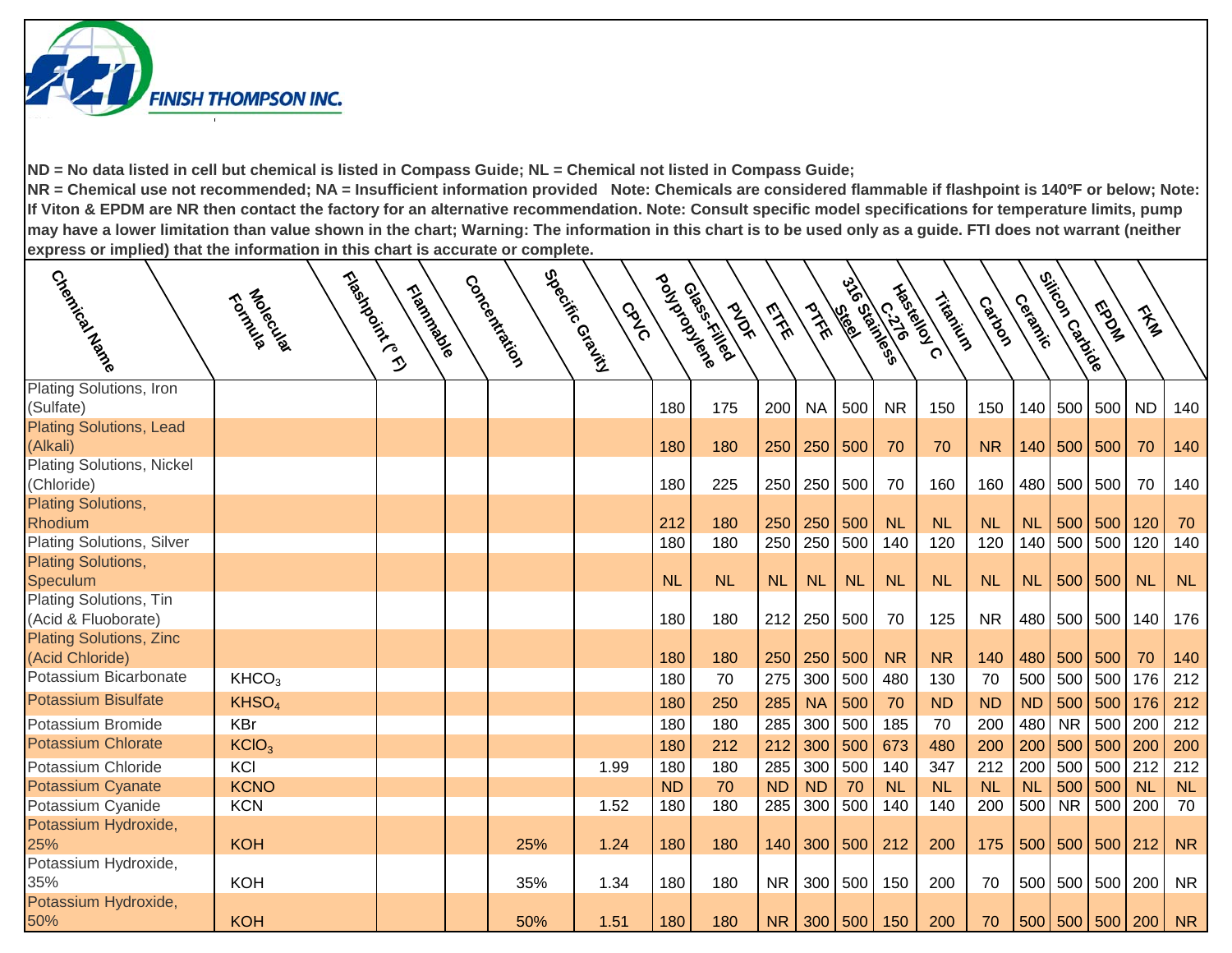

| Creek<br>Creek                                            | Floshedorer (P. P. R.<br>Tological   | Trigitation of |            | Concentialion | Special Crains<br>CRVO | Pouyarousiere | Glass Killed<br><b>PAST</b> | <b>EXER</b> | PIKE      | 3/16 5/26 55<br>les les | Liberaldy C<br>$\frac{2}{3}$ | Tripping  | Castoon   | Cermical  | ejitcon<br>ejitcon | <b>FOOD</b> | They      |           |
|-----------------------------------------------------------|--------------------------------------|----------------|------------|---------------|------------------------|---------------|-----------------------------|-------------|-----------|-------------------------|------------------------------|-----------|-----------|-----------|--------------------|-------------|-----------|-----------|
| Potassium Permanganate                                    | KMnO <sub>4</sub>                    |                |            |               |                        | 180           | 70                          | 250         | 300       | 500                     | 130                          | 70        | 200       |           | 480 500            | 500         | 200       | 140       |
| Potassium Permanganate,<br>10%<br>Potassium Permanganate, | KMnO <sub>4</sub>                    |                |            | 10%           |                        | 180           | 180                         | 280         | 300       | 500                     | 212                          | 212       | 200       | 500       | 500                | 500         | 200       | 140       |
| 25%                                                       | KMnO <sub>4</sub>                    |                |            | 25%           |                        | 180           | 180                         | 280         | 300       | 500                     | 70                           | 212       | 200       | 500       | 500                | 500         | 200       | 140       |
| <b>Potassium Sulfide</b>                                  | $K_2S$                               |                | <b>Yes</b> |               | 1.81                   | 180           | 225                         | 285         | 300       | 500                     | 100                          | 70        | 70        | 500       | 500                | 500         | 70        | 70        |
| <b>Potassium Sulfite</b><br>(Sulfurous Acid)              | K <sub>2</sub> SO <sub>3</sub>       |                |            |               |                        | 70            | 140                         | 212         | <b>ND</b> | 300                     | 70                           | 375       | 185       | 70        | 500                | 500         | 70        | 70        |
| Propanol (Propyl Alcohol)                                 | $C_3H_8O$                            | 53°F           | Yes        |               | 0.79                   | 140           | <b>NR</b>                   | 150         | 300       | 500                     | 356                          | 200       | 200       | 500       | 500                | 500         | 200       | 212       |
| Propionic Acid                                            | $C_3H_6O_2$                          | 129°F          | Yes        |               | 0.99                   | 140           | <b>NR</b>                   | 280         | 212       | 500                     | 340                          | 286       | <b>NR</b> | 500       | 500                | 500         | <b>NR</b> | <b>NR</b> |
| Propyl Alcohol (propanol)                                 | $C_3H_8O$                            | 54°F           | <b>Yes</b> |               | 0.79                   | 185           | <b>NR</b>                   | 150         | 300       | 500                     | 356                          | 200       | 200       | 500       | 500                | 500         | 200       | 212       |
| Salicylic Acid                                            | $C_7H_6O_3$                          | 315°F          |            |               | 1.44                   | 200           | 180                         | 230         | 300       | 500                     | 212                          | 258       | 248       | 500       | 500                | 500         | 200       | 70        |
| Sea Water                                                 | H <sub>2</sub> O                     |                |            |               | 1.03                   | 212           | 225                         | 285         | 300       | 500                     | 250                          | 300       | 213       | 340       | 500                | 500         | 200       | 212       |
| Silver Nitrate, 0-60%                                     | AgNO <sub>3</sub>                    |                |            | 0%-60%        |                        | 180           | 180                         | 285         | 300       | 500                     | 125                          | 70        | 70        | 500       | 500                | 500         | 176       | 200       |
| Silver Nitrate, 100%                                      | AgNO <sub>3</sub>                    |                |            | 100%          |                        | 180           | 180                         | 285         | 300       | 500                     | 125                          | 200       | 200       | 500       | 500                | 500         | 176       | 200       |
| <b>Silver Sulfate</b>                                     | $Ag_2SO_4$                           |                |            |               |                        | 180           | 140                         | 250         | <b>ND</b> | <b>ND</b>               | <b>NL</b>                    | <b>NL</b> | <b>NL</b> | <b>NL</b> | 500                | 500         | 176       | 212       |
| Sodium Benzoate                                           | $C_7H_5NaO_2$                        | 212°F          |            |               | 1.44                   | 180           | <b>NR</b>                   | 285         | 300       | 500                     | <b>NA</b>                    | 100       | 70        | 340       | 500                | 500         | 70        | 70        |
| Sodium Bicarbonate                                        | NaHCO <sub>3</sub>                   |                |            |               |                        | 180           | 180                         | 285         | 300       | 500                     | 150                          | 150       | 200       | 500       | 500                | 500         | 212       | 212       |
| Sodium Bichromate                                         | $Na2Cr2O7 2H2O$                      |                |            |               |                        | 180           | 180                         | 275         | 300       | 500                     | 150                          | 100       | 70        | 500       | 500                | 500         | 176       | 212       |
| Sodium Bisulfate                                          | NaHSO <sub>4</sub> .H <sub>2</sub> O |                |            |               |                        | 180           | 180                         | 285         | 300       | 500                     | 480                          | 140       | 136       | 500       | 500                | 500         | 200       | 212       |
| Sodium Bisulfite, 40%                                     | NaHSO <sub>3</sub>                   |                |            |               | 1.34                   | 180           | 180                         | 285         | 300       | 500                     | 100                          | 212       | 140       | 500       | 500                | 500         | 212       | 212       |
| Sodium Borate                                             | $Na2B4O7$ .10H <sub>2</sub> O        |                |            |               | 1.73                   | 176           | 212                         | 275         | 300       | 500                     | 150                          | 200       | 200       | 500       | 500                | 500         | 140       | 176       |
| <b>Sodium Bromate</b>                                     | NaBrO <sub>3</sub>                   |                |            |               |                        | 185           | 175                         | 280         | 300       | 500                     | <b>NL</b>                    | <b>NL</b> | <b>NL</b> | <b>NL</b> | 500                | 500         | <b>NL</b> | NL        |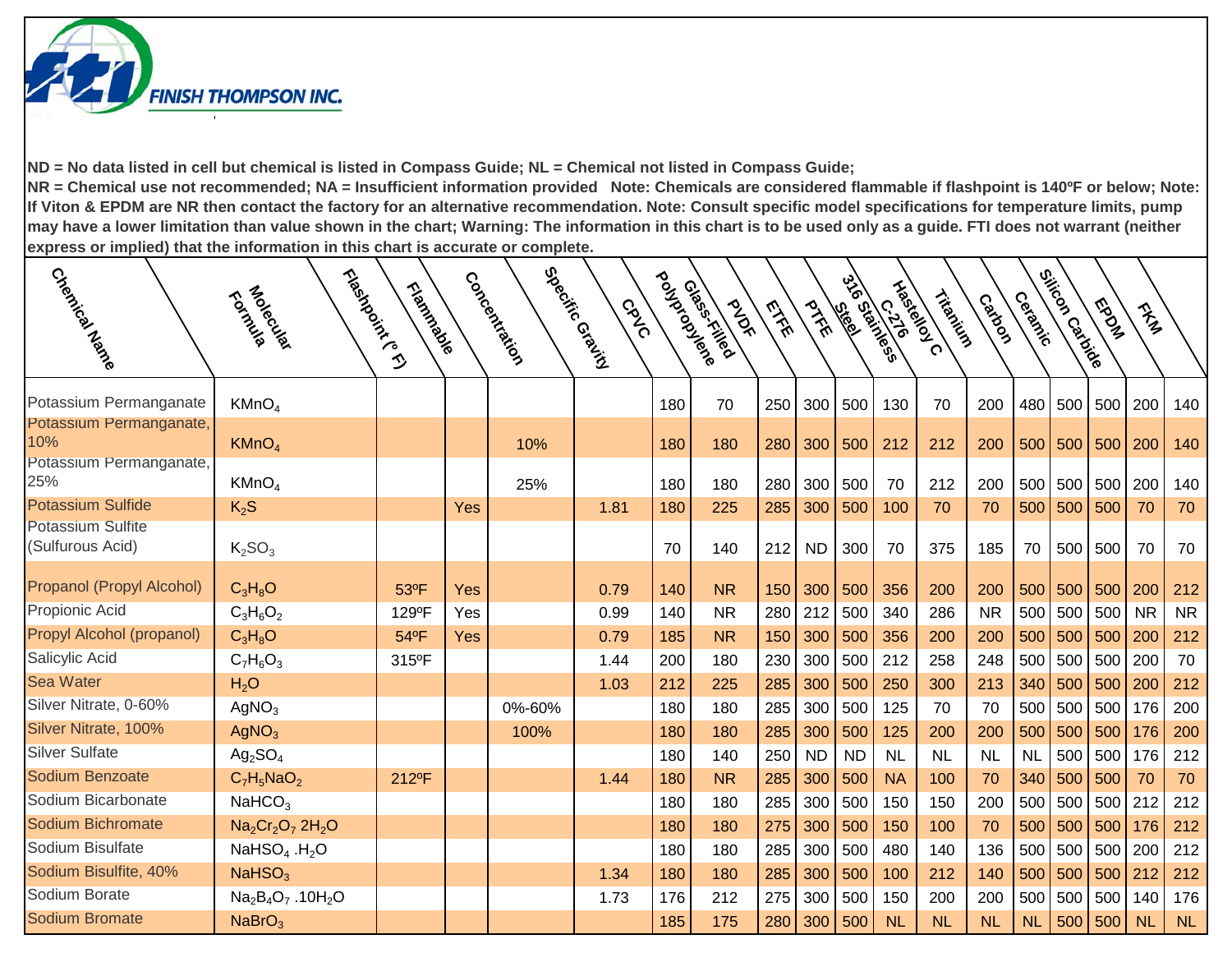

| Coecimies Area                                 | Flashdarich C.C.<br>Tological       | Tripidación |     | Coccocker | Special Ridian<br><b>GRVG</b> | Pouyerousles | Glasskilled<br><b>PAST</b> | <b>EXER</b> | PIFE      | 3-16 5-26 5-5<br><b>Elio</b> | $\frac{2}{3}$ | Liberaldy C<br>Tripping | Catago    | Ceracke   | Silicon Carnise | MS DON | They      |           |
|------------------------------------------------|-------------------------------------|-------------|-----|-----------|-------------------------------|--------------|----------------------------|-------------|-----------|------------------------------|---------------|-------------------------|-----------|-----------|-----------------|--------|-----------|-----------|
| Sodium Bromide                                 | <b>NaBr</b>                         |             |     |           |                               | 180          | 180                        | 285         | 300       | 500                          | 480           | 70                      | 70        | 500       | 500             | 500    | 70        | 70        |
| Sodium Carbonate                               | Na <sub>2</sub> CO <sub>3</sub>     |             |     |           |                               | 180          | 180                        | 285         | 300       | 500                          | 212           | 212                     | 140       | 500       | 500             | 500    | 212       | 212       |
| Sodium Chlorate 25%                            | NaClO <sub>3</sub>                  |             |     | 25%       |                               | 180          | 180                        | 285         | 300       | 500                          | 70            | 212                     | 70        | 130       | 500             | 500    | 200       | 200       |
| Sodium Chlorate 50-60%                         | NaClO <sub>3</sub>                  |             |     | 50%-60%   |                               | 180          | 180                        | 285         | 300       | 500                          | <b>NR</b>     | 212                     | <b>ND</b> | <b>NA</b> | 500             | 500    | 200       | 200       |
| Sodium Chlorate 60-70%                         | NaClO <sub>3</sub>                  |             |     | 60%-70%   |                               | 180          | 180                        | 285         | 300       | 500                          | 212           | 212                     | <b>ND</b> | <b>NA</b> | 500             | 500    | 200       | 200       |
| Sodium Chlorate 70-80%                         | NaClO <sub>3</sub>                  |             |     | 70%-80%   |                               | 180          | 180                        | 285         | 300       | 500                          | 212           | 212                     | <b>ND</b> | <b>NA</b> | 500             | 500    | 200       | 200       |
| Sodium Chlorate 80-100%                        | NaClO <sub>3</sub>                  |             |     | 80%-100%  |                               | 180          | 180                        | 285         | 300       | 500                          | 140           | 140                     | 220       | 140       | 500             | 500    | 200       | 200       |
| Sodium Chloride                                | <b>NaCl</b>                         |             |     |           |                               | 180          | 180                        | 285         | 300       | 500                          | 212           | 176                     | 140       | 500       | 500             | 500    | 176       | 212       |
| Sodium Chlorite                                | NaClO <sub>2</sub>                  |             |     |           | 1.21                          | <b>NA</b>    | 200                        | 250         | 300       | 500                          | <b>NL</b>     | <b>NL</b>               | <b>NL</b> | <b>NL</b> | 500             | 500    | <b>NR</b> | <b>NR</b> |
| <b>Sodium Chromate</b>                         | $Na2CrO44H2O$                       |             |     |           |                               | 190          | 175                        | 280         | 300       | 500                          | 70            | 212                     | <b>ND</b> | 340       | 500             | 500    | <b>ND</b> | 140       |
| Sodium Cyanide                                 | <b>NaCN</b>                         |             |     |           | 1.6                           | 180          | 180                        | 275         | 300       | 500                          | 140           | 200                     | 200       | 500       | 500             | 500    | 176       | 176       |
| <b>Sodium Dichromate</b>                       | $Na2Cr2O7 2H2O$                     |             |     |           |                               | 70           | <b>NR</b>                  | 120         | 100       | 300                          | <b>ND</b>     | <b>ND</b>               | <b>ND</b> | <b>NR</b> | 500             | 500    | 70        | 70        |
| Sodium Dithionite 12%<br>(sodium hydrosulfite) | $Na2S2O4$                           |             |     | 12%       |                               | <b>NA</b>    | 175                        | 248         | 300       | 480                          | 230           | 230                     | <b>ND</b> |           | 100 500 500     |        | 70        | 70        |
| <b>Sodium Dithionite</b>                       |                                     |             |     |           |                               |              |                            |             |           |                              |               |                         |           |           |                 |        |           |           |
| (sodium hydrosulfite)                          | $Na2S2O4$                           |             | Yes |           |                               | 70           | 175                        | 248         | 300       | 480                          | 480           | 70                      | <b>ND</b> | 100       | 500             | 500    | 70        | 70        |
| Sodium Ferricyanide                            | $Na3Fe(CN)6$ .H <sub>2</sub> O      |             |     |           |                               | 180          | 180                        | 275         | 300       | 500                          | 70            | 70                      | <b>ND</b> | 340       | 500             | 500    | 140       | 140       |
| Sodium Ferrocyanide                            | $Na_4Fe(CN)_6$ . 10H <sub>2</sub> O |             |     |           | 1.46                          | 180          | 180                        | 275         | 300       | 500                          | 70            | 70                      | <b>ND</b> | 100       | 500             | 500    | 140       | 140       |
| Sodium Fluoride, 5%                            | <b>NaF</b>                          |             |     |           |                               | 180          | 180                        | 285         |           |                              | 70            | 70                      | 70        | 100       | 500             | 500    | 140       | 140       |
| Sodium Fluoride                                | <b>NaF</b>                          |             |     |           |                               | 180          | 180                        | 285         | 300       | 500                          | <b>NR</b>     | 200                     | <b>NA</b> | 340       | 500             | 500    | 140       | 140       |
| Sodium Fluorosilicate                          | Na <sub>2</sub> SiF <sub>6</sub>    |             |     |           |                               | <b>ND</b>    | 70                         | 200         | <b>ND</b> | <b>ND</b>                    | 80            | <b>ND</b>               | <b>ND</b> | <b>ND</b> | 500             | 500    | <b>NL</b> | <b>NL</b> |
| <b>Sodium Formate</b><br>(Formic Acid)         | CHO <sub>2</sub> Na                 |             |     |           | 1.92                          | 70           | 70                         | 214         | 275       | 500                          | 212           | 200                     | 140       | 340       | 500             | 500    | <b>NR</b> | 70        |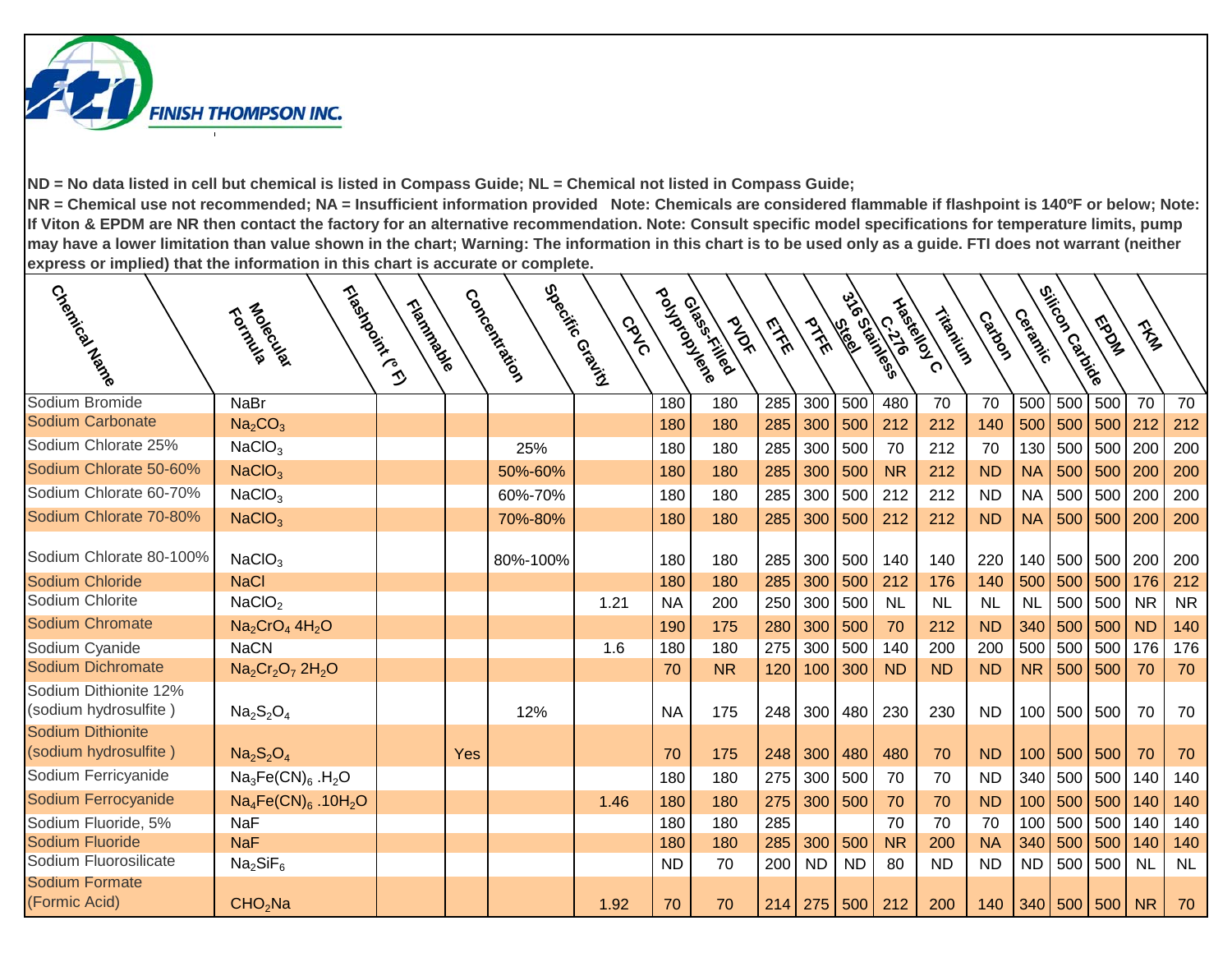

| Cyellarica News                            | Floshedore C.C.<br>Tological      | Trigitive Manus | Concentialion | Special Grains<br><b>GRVO</b> | Poulação | Glass Killed<br><b>PAST</b> | EXE       | PIFE | <b>Elgi</b> | 3/16 States | Haskeloy C<br>Tripping | Castoon   | Ceracke   | ejivoor<br>ejivoor | <b>MADWA</b> | They      |           |
|--------------------------------------------|-----------------------------------|-----------------|---------------|-------------------------------|----------|-----------------------------|-----------|------|-------------|-------------|------------------------|-----------|-----------|--------------------|--------------|-----------|-----------|
|                                            |                                   |                 |               |                               |          |                             |           |      |             |             |                        |           |           |                    |              |           |           |
| Phosphate<br>(sodium phosphate dibasic     | HMa <sub>2</sub> PO <sub>4</sub>  |                 |               | 1.68                          | 180      | 180                         | 280       | 140  | 500         | 480         | 212                    | 70        | 500       | 500                | 500          | 140       | 140       |
| Sodium Hydroxide, 10%                      | <b>NaOH</b>                       |                 | 10%           | 1.11                          | 180      | 180                         | <b>NR</b> | 250  | 500         | 248         | 225                    | 2534      | 275       | 500                | 500          | 176       | <b>NR</b> |
| Sodium Hydroxide, 15%                      | <b>NaOH</b>                       |                 | 15%           | 1.16                          | 180      | 180                         | <b>NR</b> | 250  | 500         | 248         | 225                    | 2534      | 275       | 500                | 500          | 176       | <b>NR</b> |
| Sodium Hydroxide, 25%                      | <b>NaOH</b>                       |                 | 25%           | 1.27                          | 180      | 180                         | <b>NR</b> | 250  | 500         | 212         | 200                    | 2534      | 275       | 500                | 500          | 176       | <b>NR</b> |
| Sodium Hydroxide, 30%                      | <b>NaOH</b>                       |                 | 30%           | 1.33                          | 180      | 180                         | <b>NR</b> | 250  | 500         | 212         | 200                    | 200       | 275       | 500                | 500          | 212       | <b>NR</b> |
| Sodium Hydroxide, 50%                      | <b>NaOH</b>                       |                 | 50%           | 1.52                          | 180      | 180                         | <b>NR</b> | 250  | 500         | 212         | 200                    | 200       | 275       | 500                | 500 212      |           | <b>NR</b> |
| Sodium Hypochlorite, 5%                    | <b>NaOCL</b>                      |                 | 5%            | 1.1                           | 212      | <b>NR</b>                   | 275       | 300  | 500         | 160         | 140                    | <b>NA</b> | NR        | 500                | 500          | 70        | 130       |
| Sodium Hypochlorite,<br>12.5%              | <b>NaOCL</b>                      |                 | 12.5%         | 1.21                          | 212      | <b>NR</b>                   | 275       | 300  | 500         | <b>NR</b>   | 140                    | 180       | <b>NR</b> | 500                | 500          | 70        | 130       |
| Sodium Iodide                              | Nal                               |                 |               |                               | 212      | 175                         | 280       | 300  | 500         | <b>NL</b>   | <b>NL</b>              | <b>NL</b> | <b>NL</b> | 500                | 500          | <b>NL</b> | <b>NL</b> |
| (sodium<br>hexametaphosphate)              | (NaPO <sub>3</sub> ) <sub>6</sub> |                 |               | 1.2                           | 180      | 175                         | 280       | 300  | 480         | 70          | <b>ND</b>              | <b>ND</b> | 500       | 500                | $500$ 212    |           | 140       |
| Sodium Nitrate                             | NaNO <sub>3</sub>                 |                 |               |                               | 180      | 180                         | 280       | 300  | 500         | 170         | 140                    | 70        | 500       | 500                | 500 200      |           | 212       |
| <b>Sodium Nitrite</b>                      | NaNO <sub>2</sub>                 |                 |               |                               | 180      | 180                         | 280       | 300  | 500         | 150         | 70                     | 70        | 500       | 500                | $500$ 176    |           | 212       |
| Sodium Perchlorate, 10%                    | NaClO <sub>4</sub>                |                 | 10%           |                               | 190      | 180                         | 250       | 300  | 350         | <b>ND</b>   | 212                    | <b>ND</b> | 200       | 500                | 500          | <b>NL</b> | <b>NL</b> |
| <b>Sodium Perchlorate</b>                  | NaClO <sub>4</sub>                | 752°F           |               |                               | 190      | 180                         | 250       | 300  | 350         | 212         | <b>NA</b>              | <b>ND</b> | 200       | 500                | 500          | <b>NL</b> | NL        |
| Sodium Permanganate                        |                                   |                 | 20%           | 1.16                          |          | 175                         | 275       | 300  | 70          | <b>ND</b>   | <b>ND</b>              | <b>ND</b> | <b>ND</b> | <b>ND</b>          | <b>ND</b>    | <b>ND</b> | <b>ND</b> |
| Sodium Peroxide                            | Na <sub>2</sub> O <sub>2</sub>    |                 |               |                               | 212      | 212                         | 285       | 300  | 500         | 480         | 212                    | <b>ND</b> | 350       | 500                | 500          | 140       | 1214      |
| Sodium Phosphate, Acid,<br>Monobasic       | $Na_3PO_4 \cdot 12H_2O$           |                 |               |                               | 185      | 180                         | 280       | 300  | 500         | 480         | 212                    | 70        | 500       | 500                | 500          | 140       | 140       |
| Sodium Phosphate,<br>Alkaline, Tribasic    | $Na_3PO_4 \cdot 12H_2O$           |                 |               | 1.6                           | 185      | 180                         | 280       | 300  | 480         | 480         | 212                    | 70        |           | 500 500 500 140    |              |           | 140       |
| Sodium Phosphate,<br>Neutral, Dibasic MSDS | $Na3PO4·12H2O$                    |                 |               |                               | 180      | 180                         | 280       |      | 300 500     | 480         | 212                    | 70        |           | 500 500 500 140    |              |           | 140       |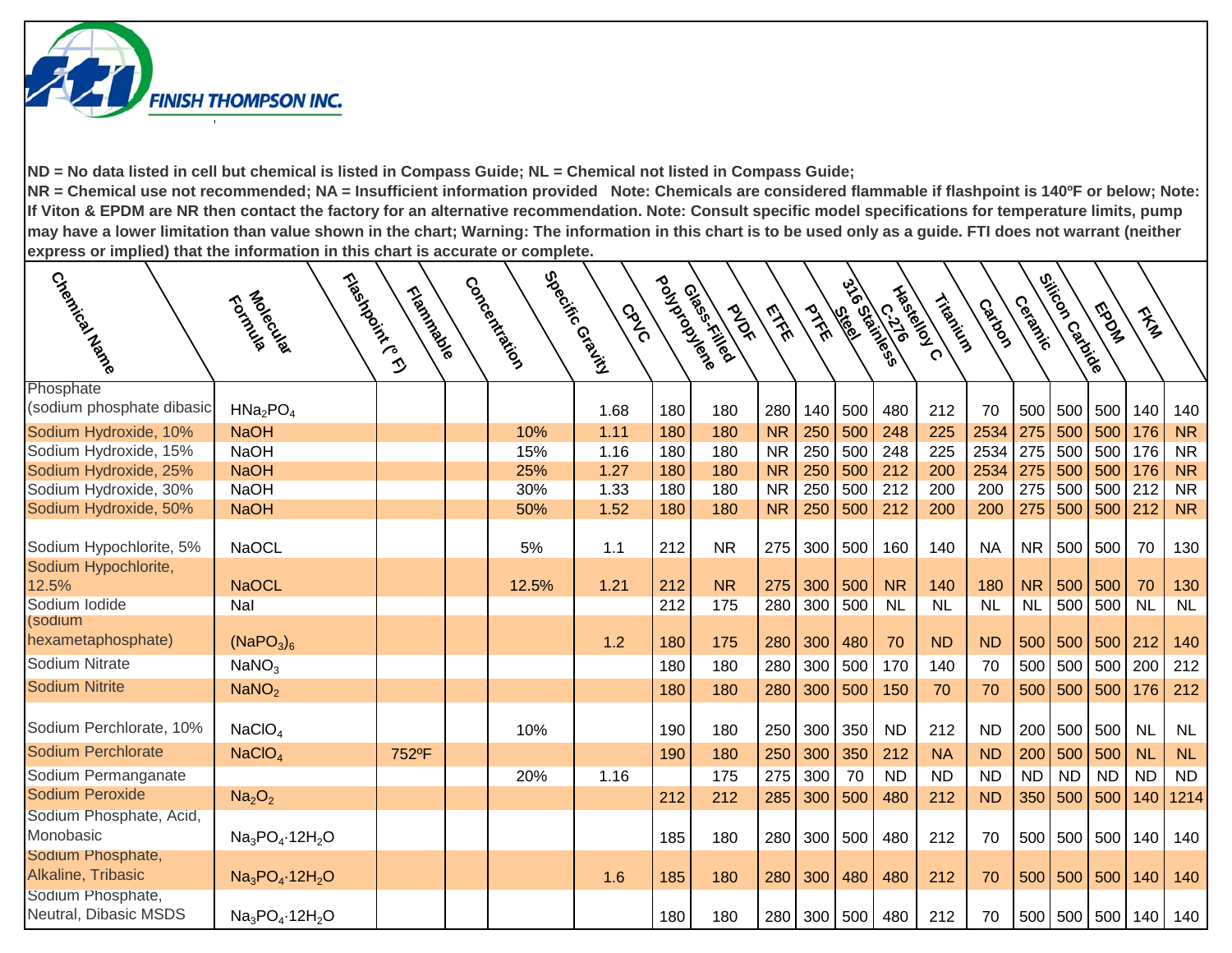

| Creative Marian                  | Tological                           | Triatics River |     | Concertistics | Specing Grain I<br>CRVC | poulations | Glass Killed<br>PADE | <b>EXER</b> | PIFE      | <b>Ciga</b> | mile States<br>Haskold C | Tripping  | Castoon   | Ceracke   | ejikoor<br>ejikoor | <b>Magda</b> | The             |     |
|----------------------------------|-------------------------------------|----------------|-----|---------------|-------------------------|------------|----------------------|-------------|-----------|-------------|--------------------------|-----------|-----------|-----------|--------------------|--------------|-----------------|-----|
| <b>Sodium Silicate</b>           | Na <sub>2</sub> O <sub>2</sub>      |                |     |               | 1.3                     | 180        | 180                  | 285         | 300       | 500         | 212                      | 212       | 70        | 500       | 500                | 500          | 200             | 212 |
| Sodium Sulfate                   | Na <sub>2</sub> SO <sub>4</sub>     |                |     |               |                         | 180        | 180                  | 285         | 300       | 500         | 1600                     | 200       | 200       |           | 500 500            | 500 200      |                 | 212 |
| Sodium Sulfide                   | Na <sub>2</sub> S 9H <sub>2</sub> O |                |     |               | 1.43                    | 180        | 180                  | 280         | 300       | 500         | 480                      | 176       | 212       | 200       | 500                | 500          | 212             | 212 |
| Sodium Sulfite                   | Na <sub>2</sub> SO <sub>3</sub>     |                |     |               |                         | 212        | 225                  | 280         | 300       | <b>NA</b>   | 480                      | 235       | 150       | 70        | 500                | 500          | 176             | 176 |
| <b>Stannic Chloride</b>          | SnCl <sub>4</sub>                   |                |     |               |                         | 180        | 180                  | 285         | 300       | 500         | <b>NR</b>                | 240       | 302       | 340       | 500                | 500          | 140             | 140 |
| <b>Stannous Chloride</b>         | SnCl <sub>2</sub> 2H <sub>2</sub> O |                |     |               |                         | 180        | 180                  | 248         | 300       | 500         | 150                      | 212       | 70        | 70        | 500                | 500          | <b>NR</b>       | 70  |
| <b>Stearic Acid</b>              | $C_{18}H_{36}O_2$                   | 385°F          |     |               | 0.87                    | 180        | 150                  | 285         | 300       | 500         | 482                      | 662       | 360       | 500       | 500                | 500          | 140             | 140 |
| <b>Stoddards Solvent</b>         |                                     | 100°F          | Yes |               | 0.79                    | 190        | <b>NR</b>            | 275         | 300       | 500         | 70                       | 200       | 200       | 500       | 500                | 500          | <b>NR</b>       | 158 |
| <b>Styrene</b>                   | $C_8H_8$                            | 88°F           | Yes |               | 0.91                    | <b>NR</b>  | <b>NR</b>            | 200         | 212       | 500         | 480                      | <b>NR</b> | <b>ND</b> | 500       | 500                | 500          | <b>ND</b>       | 70  |
| Sulfamic Acid                    | $H_2$ NSO <sub>3</sub> H            |                |     |               |                         | <b>NR</b>  | 250                  | 200         | 212       | 500         | 100                      | <b>NA</b> | <b>NR</b> | <b>NA</b> | 500                | 500          | <b>NR</b>       | 70  |
| <b>Sulfur Dichloride</b>         | SCI <sub>2</sub>                    |                |     |               |                         | <b>NA</b>  | <b>NR</b>            | 75          | <b>NA</b> | 450         | <b>NL</b>                | NL        | <b>NL</b> | <b>NL</b> | 500                | 500          | <b>NR</b>       | 70  |
| Sulfur Dioxide, Wet 10-<br>80%   | SO <sub>2</sub>                     |                |     |               |                         | 212        | 140                  | 257         |           | 300 500     | 212                      | 212       | <b>ND</b> | <b>NA</b> | 500                | 500          | 140             | 140 |
| Sulfur Dioxide, Wet 100%         | SO <sub>2</sub>                     |                |     |               |                         | 212        | 140                  | 257         |           | 300   500   | 575                      | 700       | 70        | 70        | 500                | 500          | 140             | 140 |
| Sulfuric Acid, 10% (air<br>free) | $H_2SO_4$                           |                |     |               | 1.07                    | 212        | 212                  | 287         | 300       | 500         | <b>NR</b>                | 165       | 70        |           | 640 500            | 500          | 176             | 212 |
| Sulfuric Acid, 20% (air<br>free) | H <sub>2</sub> SO <sub>4</sub>      |                |     |               | 1.14                    | 212        | 180                  | 287         |           | 300 500     | <b>NR</b>                | 165       | <b>NR</b> |           | 640 500 500        |              | 140             | 212 |
| Sulfuric Acid, 3% (air free)     | H <sub>2</sub> SO <sub>4</sub>      |                |     |               | 1.03                    | 250        | 212                  | 287         | 300       | 500         | <b>NR</b>                | 165       | 140       |           | 340 500            | 500          | 140             | 212 |
| Sulfuric Acid, 30% (air<br>free) | H <sub>2</sub> SO <sub>4</sub>      |                |     |               | 1.22                    | 212        | 180                  | 287         | 300       | 500         | <b>NR</b>                | 60        | <b>NR</b> |           | 640 500 500        |              | 176             | 212 |
| Sulfuric Acid, 33% (air<br>free) | $H_2SO_4$                           |                |     |               | 1.24                    | 212        | 176                  | 287         |           | 300   500   | <b>NR</b>                | 60        | NR.       |           |                    |              | 640 500 500 176 | 212 |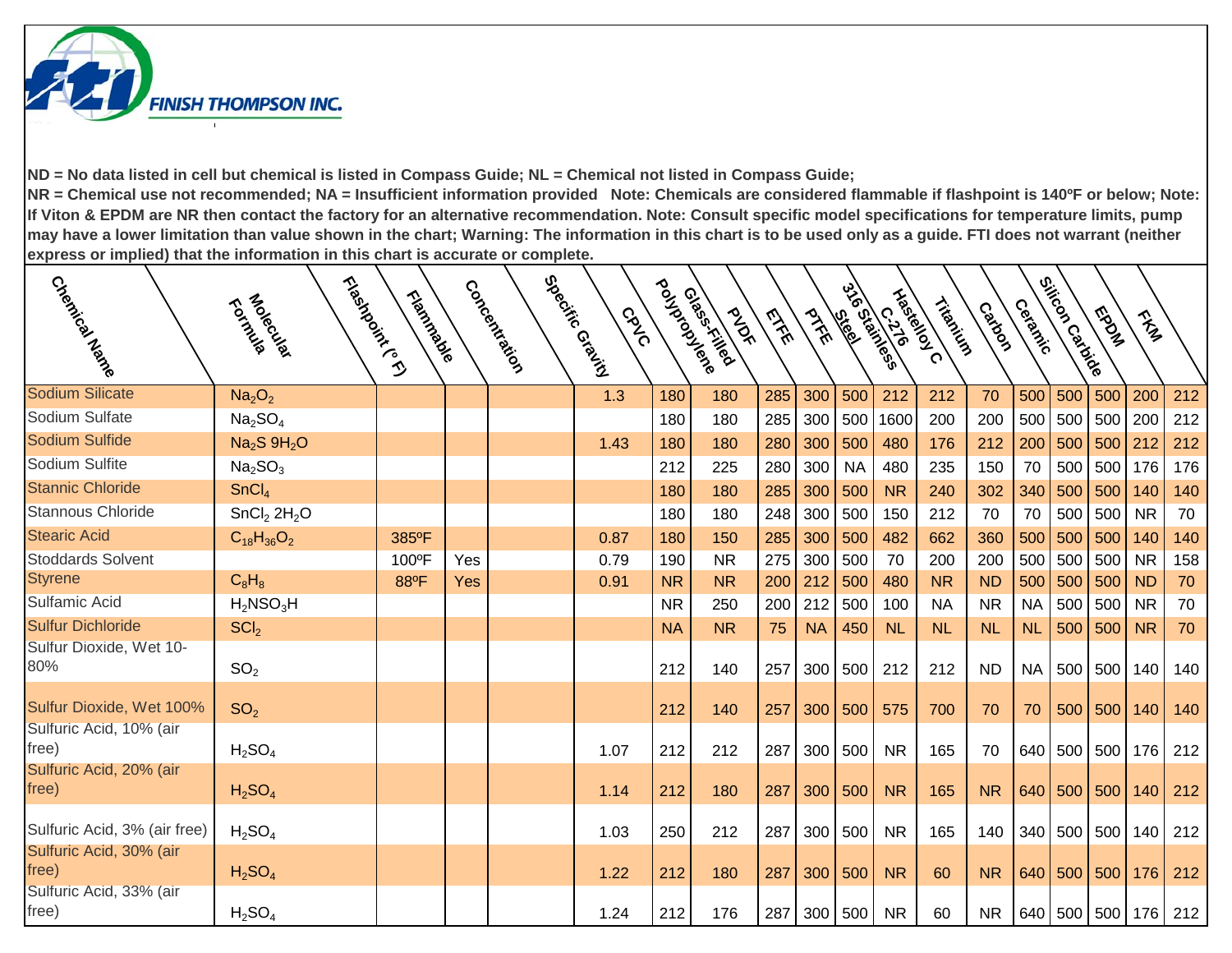

| Cladrical March                   | Flashdoirtean<br>Foldowich     | Tripidades |            | Concentialism | 526° (3181)<br>528 <sup>051</sup> (3181)<br>CRVC | Poulação  | Glassis Killed<br><b>PAST</b> | EXE       | PTFE | les les | 216 C.1/1655 | <b>Haskelon</b><br>Tripping | Catolo    | Cerack    | Silicon<br>Silicon | <b>Magnet</b> | They      |           |
|-----------------------------------|--------------------------------|------------|------------|---------------|--------------------------------------------------|-----------|-------------------------------|-----------|------|---------|--------------|-----------------------------|-----------|-----------|--------------------|---------------|-----------|-----------|
| Sulfuric Acid, 50% (air<br>free)  | $H_2SO_4$                      |            |            |               | 1.4                                              | 212       | 176                           | 287       | 300  | 500     | <b>NR</b>    | 165                         | <b>NR</b> |           | 640 500 500        |               | 176       | 212       |
| Sulfuric Acid, 60% (air<br>free)  | H <sub>2</sub> SO <sub>4</sub> |            |            |               | 1.5                                              | 212       | 176                           | 287       | 300  | 500     | <b>NR</b>    | 165                         | <b>NR</b> |           | 640 500 500        |               | 176       | 176       |
| Sulfuric Acid, 70% (air<br>free)  | H <sub>2</sub> SO <sub>4</sub> |            |            |               | 1.61                                             | 185       | <b>NR</b>                     | 257       | 300  | 500     | <b>NR</b>    | 90                          | <b>NR</b> |           | 640 500 500        |               | 176       | 176       |
| Sulfuric Acid, 80% (air<br>free)  | H <sub>2</sub> SO <sub>4</sub> |            |            |               | 1.73                                             | 185       | <b>NR</b>                     | 257       | 300  | 500     | <b>NR</b>    | 180                         | <b>NR</b> | 340       | 500 500            |               | 140       | 158       |
| Sulfuric Acid, 85% (air<br>free)  | H <sub>2</sub> SO <sub>4</sub> |            |            |               | 1.78                                             | 160       | <b>NR</b>                     | 212       | 300  | 500     | <b>NR</b>    | 180                         | <b>NR</b> |           | 340 500 500        |               | <b>ND</b> | 158       |
| Sulfuric Acid, 90% (air<br>free)  | H <sub>2</sub> SO <sub>4</sub> |            |            |               | 1.81                                             | 150       | <b>NR</b>                     | 212       | 300  | 500     | <b>NR</b>    | 210                         | <b>NR</b> |           | 300 500 500 104    |               |           | 158       |
| Sulfuric Acid, 93% (air<br>free)  | H <sub>2</sub> SO <sub>4</sub> |            |            |               | 1.83                                             | 150       | <b>NR</b>                     | 200       | 300  | 500     | <b>NR</b>    | 210                         | <b>NR</b> |           | 160 500 500        |               | 104       | 158       |
| Sulfuric Acid, 95% (air<br>free)  | H <sub>2</sub> SO <sub>4</sub> |            |            |               | 1.83                                             | 170       | <b>NR</b>                     | 180       | 300  | 500     | <b>NR</b>    | 210                         | <b>NR</b> |           | 160 500 500        |               | <b>NR</b> | 158       |
| Sulfuric Acid, 96% (air<br>free)  | H <sub>2</sub> SO <sub>4</sub> |            |            |               | 1.84                                             | 130       | <b>NR</b>                     | 175       | 300  | 500     | <b>NR</b>    | 210                         | <b>NR</b> |           | 220 500 500        |               | <b>NR</b> | 158       |
| Sulfuric Acid, 98% (air<br>free)  | H <sub>2</sub> SO <sub>4</sub> |            |            |               | 1.84                                             | 104       | <b>NR</b>                     | 120       | 300  | 500     | <b>NR</b>    | 210                         | <b>NR</b> | 220       | 500 500            |               | <b>NR</b> | 158       |
| Sulfuric Acid, 100% (air<br>free) | H <sub>2</sub> SO <sub>4</sub> |            |            |               | 1.83                                             | <b>NR</b> | <b>NR</b>                     | <b>NR</b> | 300  | 500     | 125          | 350                         | <b>NR</b> | <b>NR</b> |                    | $500$ 500     | <b>NR</b> | 158       |
| Sulfuric Acid, Fuming             | H <sub>2</sub> SO <sub>4</sub> |            |            |               | 1.94                                             | <b>NR</b> | <b>NR</b>                     | <b>NR</b> | 120  | 500     | <b>NL</b>    | <b>NL</b>                   | <b>NL</b> | <b>NL</b> | 500 500            |               | <b>NR</b> | 140       |
| Tannic Acid, 10%                  | $C_{14}H_{10}O_9$              |            |            |               |                                                  | 180       | 180                           | 260       | 275  | 500     | 212          | 150                         | 200       | 500       | $500$ 500          |               | 140       | 140       |
| Tannic Acid, 100%                 | $C_{14}H_{10}O_9$              | 390°F      |            |               |                                                  | 180       | 180                           | 260       | 275  | 500     | 212          | 150                         | 200       | 500       | 500 500            |               | 140       | 140       |
| Tetrahydrofuran                   | $C_4H_8O$                      | 7ºF        | <b>Yes</b> |               | 0.89                                             | <b>NR</b> | <b>NR</b>                     | <b>NR</b> | 212  | 500     | 200          | 200                         | 200       |           | 500 500 500        |               | <b>NR</b> | <b>NR</b> |